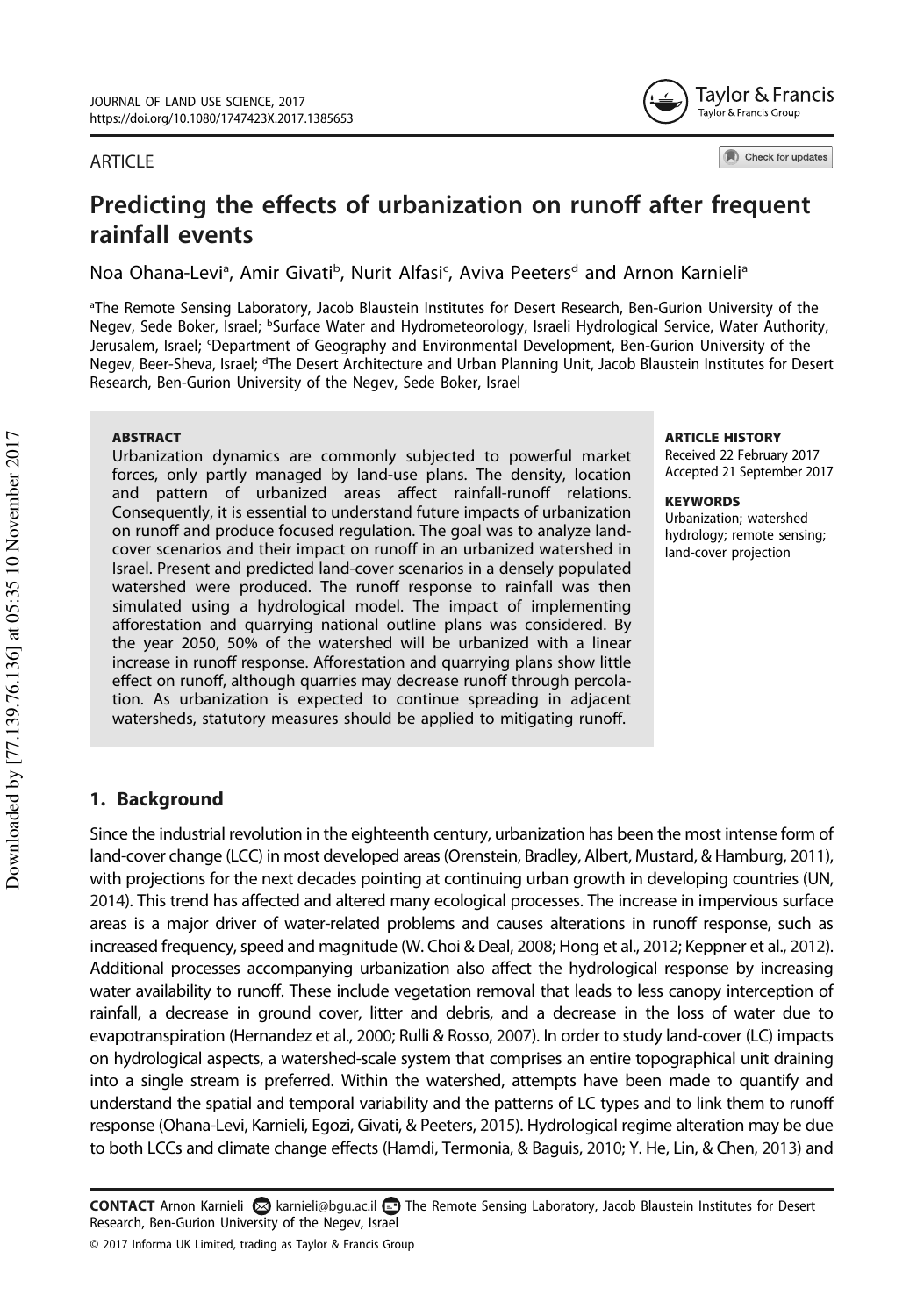adaptation measures to these changes are required in order to minimize their effects (Alley et al., 2003; Zahmatkesh, Karamouz, Goharian, & Burian, 2014). Climate change will most certainly have an impact on future rainfall regime and increase the risk of floods and the number of people exposed to floods (Black et al., 2008; Hirabayashi et al., 2013). There are short-term options for facing the problem of increased magnitude, frequency and intensity of surface flows that may be available through efficient planning and policy-making (Bates, Kundzewicz, Shaohong, & Palutikof, 2008).

The ability to anticipate changes in LC may assist in planning and management of urbanization processes (Zhang & Shuster, 2014). Moreover, projecting LCCs may provide a tool for assessing ecosystem change and environmental implications at both temporal and spatial scales (López, Bocco, Mendoza, & Duhau, 2001), including rainfall-runoff responses to rainfall events. Although present trajectories and trends may assist in simulating future LCCs, it is also essential to take into account the current and future land-use policy in the research area and to link it to possible impacts on runoff response.

Land-use policy serves as a tool for governmental bodies to achieve political objectives, and the spatial distribution of the population influences land-use priorities (Orenstein & Hamburg, 2009). Urban development is driven by factors such as population growth, economic processes, endogenous changes in the rural sector, and resource allocation. Planning policies formalized by governmental authorities and municipal agencies also need to account for land availability and environmental considerations (Shoshany & Goldshleger, 2002). The multi-dimensional nature of the built environment makes it difficult to control the details of urban expansion through statutory land-use planning, specifically in densely populated and continuously developing regions. Even when land-use is designated for specific areas, in many cases, a nonconforming development takes place (Alfasi, Almagor, & Benenson, 2012; Tian & Shen, 2011). There are several possible reasons for failure in applying statutory plans and for the necessity to introduce frequent local amendments to authorized plans. It may be the combination of a too detailed and too rigid land-use arrangement to fit the needs of rapid population and economic growth, and the fact that market forces and stakeholders play a major role as the initiators in a development-led system (Buitelaar, Galle, & Sorel, 2011; Tian & Shen, 2011; York et al., 2014). Moreover, since social and economic development are basically unpredictable, statutory plans are destined to be outdated or irrelevant soon after completion, and mostly reactive rather than guiding (Bramley & Kirk, 2005). Focusing the effort on specific values or on a defined location is, therefore, a more achievable goal.

In Israel, environmental land-use policy became crucial in the 1990s, as open space became a scarce resource (Orenstein & Hamburg, 2009). Open space preservation, in the context of ecological, recreational and aesthetic values, and the conservation of agricultural areas (mostly for their cultural-historical and aesthetic values, and not for their declining economic value) are mostly controlled and driven by governmental policy and are incorporated into land-use policies and national outline plans (NOPs) (Orenstein et al., 2011; Orenstein & Hamburg, 2009; Shachar, 1998). The weakness of NOPs in addressing the challenge of comprehensive, long-term protective policies raises the option of developing a hierarchy of necessities–that is, defining several critical key values and places that need protection, and focusing the efforts in safeguarding them by means of statutory planning.

The consequences of anthropogenic LCCs for runoff are still being studied (Baltas & Karaliolidou, 2008) and are important in the process of identifying the essential issues that should be taken into account during land-use planning. To consider sustainability in planning and decision making, the hydrological responses to projected LCCs must be illustrated (Keppner et al., 2012). Simulation models and tools for watershed planning and assessment provide a clear way to predict the effects of different LC scenarios that are the result of policy actions and management, for better practices and improvement of natural resource protection (Drescher et al., 2011; He & He, 2003; Keppner et al., 2012). After prediction, LC analysis is needed to consider future landscape structure and pattern and their evolvement in response to urbanization (Iovanna & Vance, 2007).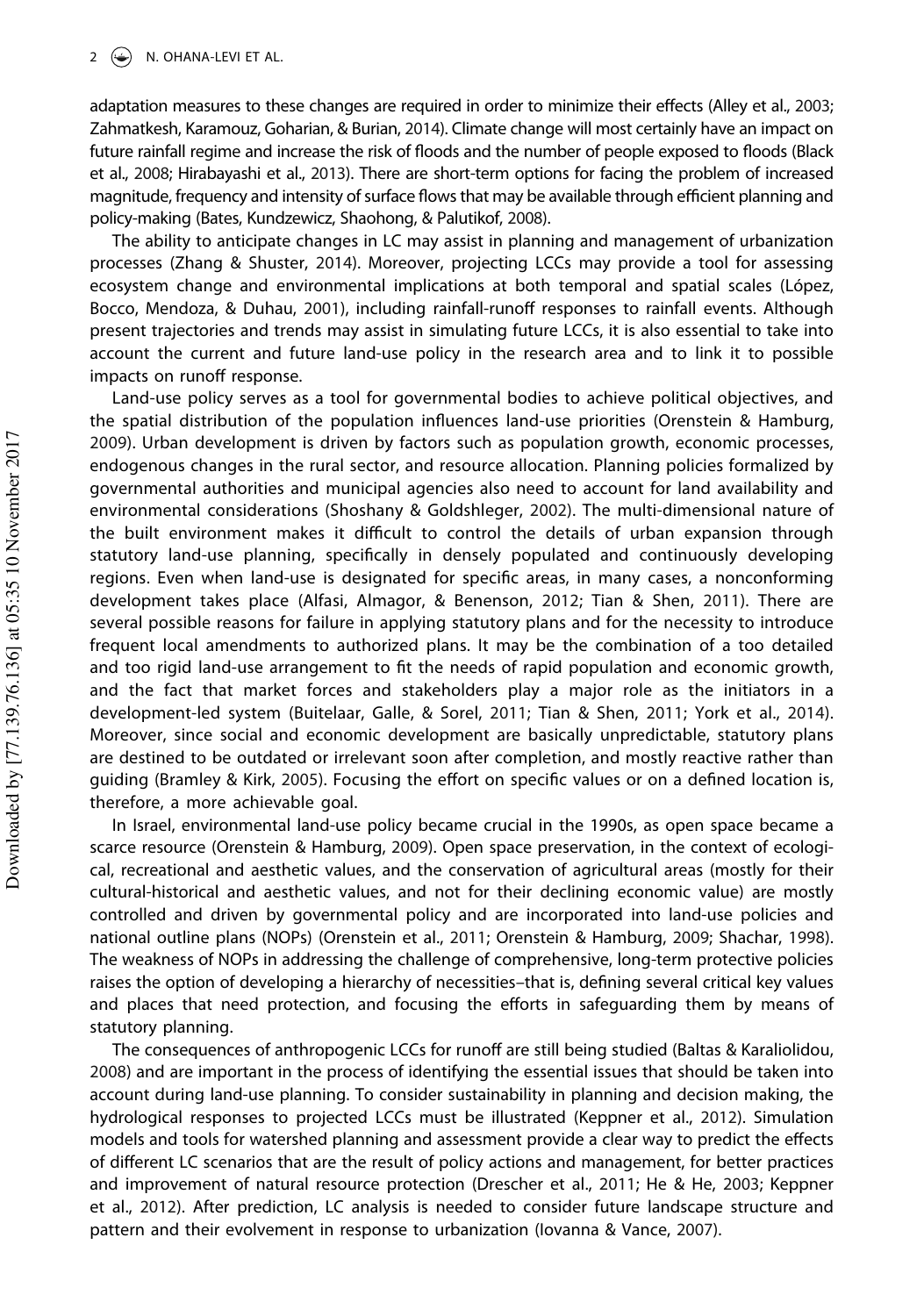LC dynamics influence the hydrological regime continuously, while introducing a variety of spatial and temporal patterns and extents. Monitoring of LCC has been issued in many studies that dealt with effects on runoff response (Brabec, Schulte, & Richards, 2002; Dwarakish, Ganasri, & De Stefano, 2015; Ohana-Levi et al., 2015; Santillan, Makinano, & Paringit, 2011). A few studies focused on predicting runoff response to future LCC in varying temporal and spatial scales using methods such as Markov chain analysis, artificial neural networks and cellular automata (Deng, Zhang, Li, & Pan, 2015; Mahmoud, Alazba, & Chapman, 2015; Ongsomwang & Pimjai, 2015). However, relating to changes of patterns and composition as a result of planning strategies through time using spatial analysis and statistics are not very common in the literature. Simulations and quantifications of the hydrological effects of urbanization are highly documented in the literature. Different hydrological models are used for this purpose, such as the Soil and Water Assessment tool (SWAT) (Sisay, Halefom, Khare, Singh, & Worku, 2017), the Regional Hydro-Ecologic Simulation System (RHESSys) (Shields & Tague, 2015), Hydrologic Engineering Center – Hydrologic Modeling System (HEC-HMS) (Givati, Gochis, Rummler, & Kunstmann, 2016), and Weather Research and Forecasting Model (WRF-Hydro) (Gochis, Wei, & Yates, 2015). They benefit from the ability to input a wide range of parameters in order to simulate hydrographs for a given surface. The Israeli Water Authority (IWA) developed a local, uncoupled version of the WRF-Hydro model (Givati et al., 2016). It is a high-resolution, event-based hydrological forecasting model that relies on forecasted or measured rainfall data as input to simulate the hydrological response to rainfall. This model was used to study the effect of urbanization on runoff response following frequent rainfall events. Since it is an operational model used for management and policy-making purposes, it was found suitable for modeling urban and environmental planning scenarios.

The aim in the current study was to quantify and assess the future effects of probable urban development on rainfall-runoff relations for single rainfall events, in an urbanized watershed while addressing planning scenarios in future land-use policy. This aim was carried out by pursuing three specific objectives: (1) analyzing past, and future land-cover maps of the studied watershed, using satellite imagery; (2) simulating runoff volumes and maximum discharges for two rainfall events that are considered frequent, using different land-cover scenarios in the watershed; and (3) simulating runoff volumes and discharges while considering the implementation of different national outline plans.

### 2. Methodology

#### 2.1. Study area

The research was conducted within the Ayalon watershed, located in Central Israel (Figure 1(a)). The watershed situated in a semi-arid climate zone with a mean annual precipitation of about 550 mm (Gvirtzman, 2002). The watershed is composed of three morphological units: mountainous, hilly and plain (Khavich & Ben-Zvi, 1995); the plain area contains the most densely populated region of the country, specifically, the Tel Aviv metropolis and some of its satellite cities (Rahamimoff, 2005). The watershed is politically divided between Israeli regions and West-Bank– Palestinian Authority (WB-PA); hence there were limitations to conducting extensive field research, resulting in the inevitable need for a remote sensing tool and LCC monitoring methods. The watershed has experienced extensive urbanization processes during the past decades, at the expense of agricultural and natural areas (AbuSada & Thawaba, 2011; Kliot, 1986). The most urbanized region within the watershed is the western plain unit, and there has been a continuous spread of built-up areas eastwards and uphill (Ohana-Levi et al., 2015).

The research area contains a wide array of LC and land-use types, some of which are still natural while most are controlled and managed. These include forests, different types of residential landuses (high/low density, built/un-built areas, large cities, and villages), industrial areas, commercial areas, roads, grasslands, agricultural lands (row crops, orchards), and quarries. The research was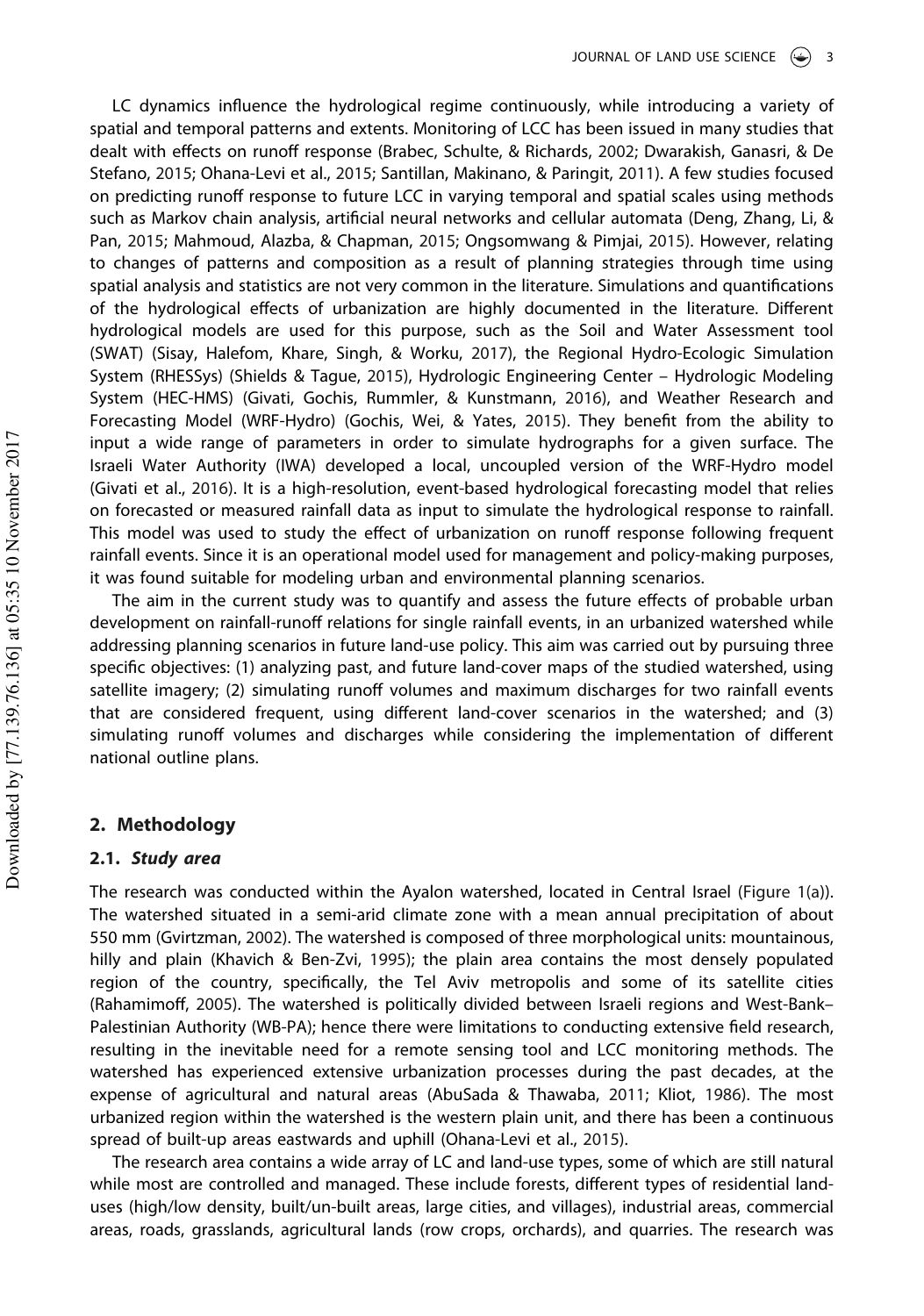

Figure 1. Study area of the Yarkon-Ayalon watershed (a) Within the area of Israel; and (b) The Ayalon-Ezra sub-basin that was studied.

conducted in the Ayalon sub-basin (Figure 1(b)) that was delineated according to the location of the hydrometric station downstream. In 1957, a reservoir named Mishmar Ayalon was built at the eastern hilly part of the sub-basin, in order to minimize the peak discharges during severe flooding events, and has never experienced an overflow by floodwater. This has reduced the effective area of the catchment (Khavich & Ben-Zvi, 1995). Therefore, the Mishmar Ayalon drainage area was excluded from the Ayalon sub-basin's area. Additionally, in the mid-2000s, a large quarry was established in the northeastern hilly part of the watershed, with ponding and percolating runoff flows reaching it. This quarry's drainage area was also excluded from the Ayalon sub-basin, reducing it to a total drainage area of 538  $km^2$  (Figure 1(b)).

# 2.2. The LCM model

The LCM is an extension for Geographic Information System (GIS) software packages. It is designed to analyze past LCCs, to model the potential for land transitions and future change, to predict the phenomena's evolution and the course of change into the future, and to integrate planning regimes and interventions into prediction (Paegelow, Olmedo, & Camacho, 2008; Ronald, 2006). In the current study, the Multi-Layer Perceptron (MLP) neural network algorithm was used to model transitions between the different LC classes. MLP is capable of modeling complex relationships between variables and is therefore suitable for this study. In order to model the transition potential, the model requires a set of explanatory variables (Mishra, Rai, & Mohan, 2014), provided by the user. The model then calculates Cramer's Coefficient for each explanatory variable, indicating the degree to which it is associated with the distribution of the LC classes. The variables that contribute most to the explanation of the LC spatial distribution are selected for the model simulation (Pérez-Vega, Mas, & Ligmann-Zielinska, 2012).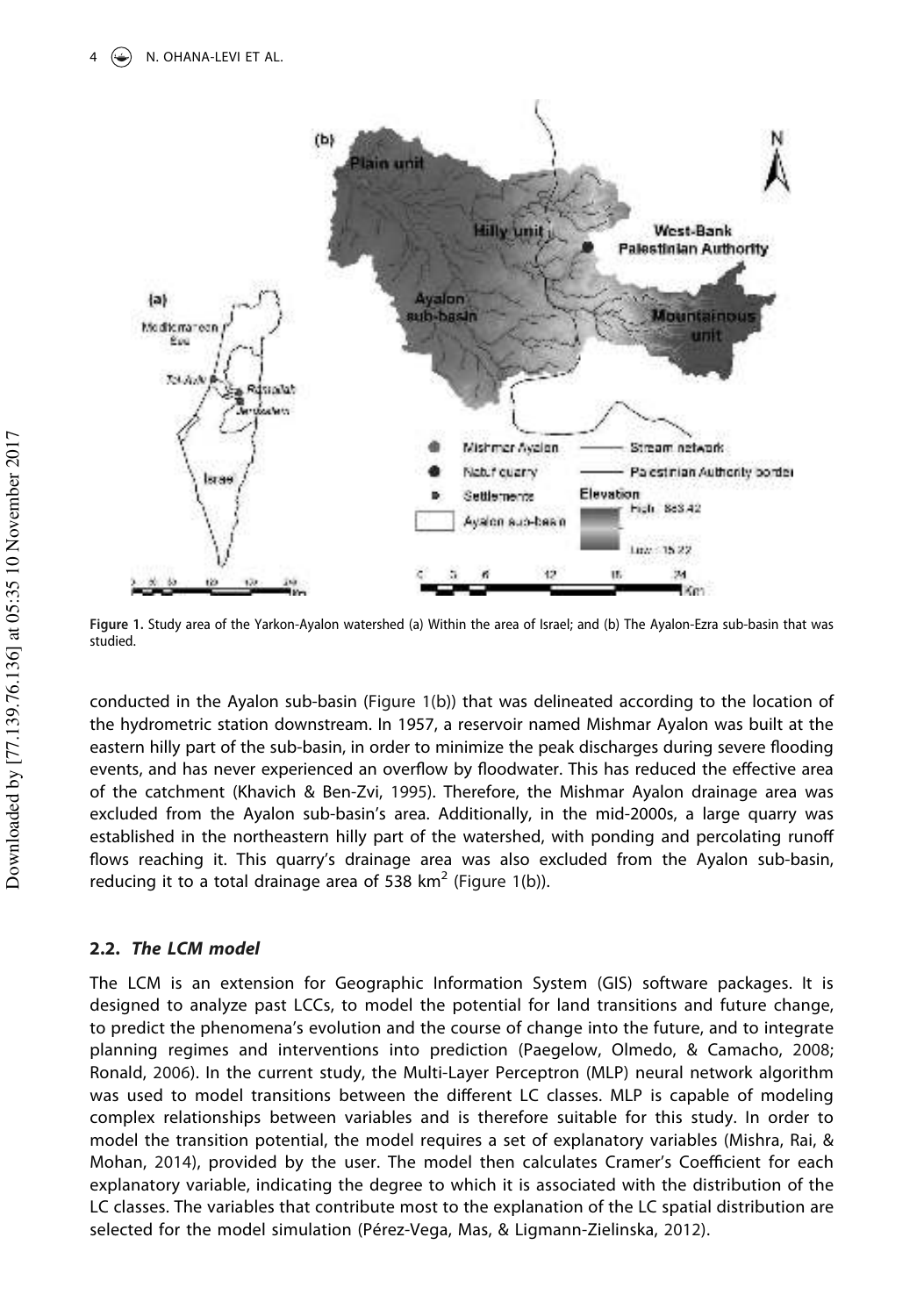Based on the 2003 and 2014 satellite-derived LC maps (described in Section 2.4) along with the explanatory variables, the transitions are modeled using MLP neural networks. The transition potential outputs include values between 0 and 1 for each pixel and express the potential of change between each the different LC types per pixel. The MLP relies on transition sub-models that consist of one or more LC transitions and have the same underlying drivers. For examples, transitions from bare soil to urban LC and from row crops to urban LC, are thought to have the same driver, which is urbanization. The model then links the transitions and explanatory variables and derives potential change maps for each transition (Pérez-Vega et al., 2012). A location is more vulnerable to change if it is prone to several transitions. A hard-classification map is created when the model determines the pixels with the greatest potential for the occurrence of a specific LCC (Camacho Olmedo, Paegelow, & Mas, 2013).

The model also enables taking into account incentives and constraints to limit the LCC in specific areas. Values are given to these specific locations, where 1 represents no effect of constraints, a value >1 increases transition potential, a value < is a disincentive and 0 is an absolute constraint (Figure 2). The LCM was used to create four LC prediction maps, for the years 2020, 2030, 2040 and 2050.

#### 2.3 The uncoupled WRF-hydro model

The uncoupled WRF-Hydro model is a stand-alone uncoupled version of the original WRF-hydro (Fredj, Silver, & Givati, 2015; Gochis et al., 2015). It is a physical event-based model aimed at simulating hydrographs for specific rainfall events while capturing spatial distribution of input meteorological variables and physical parameters. It integrates measured rainfall data that is based on the Israeli Meteorological Service (IMS) database and is interpolated to a 3 km grid using the inverse distance weighting procedure (Givati et al., 2016) in order to create a continuous surface of rainfall values within the watershed. The model is simulated using spatial analyses in a GIS software package to provide short-range hydrological simulations. This is implemented through toolboxes that are used for receiving input parameters and variables. The model outputs include a specific runoff value at locations along the watershed, as well as a watershed hydrograph.

Calibration of the model relies on partitioning the amount of water that infiltrate into the soil versus the portion that flows as runoff, to determine the water movement into channels. Overland flow routing parameters determine the speed of water movement across the landscape and in channels. Rougher surfaces slow down the flow towards the channels and during this time the chance of water infiltration into the soil increases. Therefore, the roughness coefficient determines both the timing and amount of flow (Givati et al., 2016). Soil hydraulic parameters are a function of soil types and LC and are evaluated empirically. The calibration process was conducted by adjusting the Manning roughness and runoff coefficients, and comparing four simulated hydrographs of frequent storm events in recent years (2012 and on) to measured maximum runoff discharge and volume values. If the bias between the compared variables was > 25%, the runoff coefficients were adjusted and the comparison was carried out once again. In addition, the Nash– Sutcliffe model efficiency (NSE) coefficient was used to assess the overall performance of the model (Nash & Sutcliffe, 1970). The calibration process was performed using the 2014 LC map, in order to comply with the time periods of the selected rainfall events for calibration. LC is rapidly changing in the Ayalon sub-basin, and therefore the rainfall events that were used for calibration and validation of the model were limited to 3 years prior and after the 2014 image was acquired.

A rainfall event that has a recurrence time of < 50% and occurs at least once in two years is considered frequent. Two rainfall events, specified in Section 2.5, with a recurrence time <50%, were used to operate the model. The decision to use frequent events was based on different studies that found low variability of runoff response during extreme runoff events between different land-cover types (pervious and impervious)(Guan, Sillanpaa, & Koivusalo, 2016; Ohana-Levi et al., 2015). The study focused on enhancing the distinction between the LC types' reaction to rainfall, and using frequent rainfall events enabled this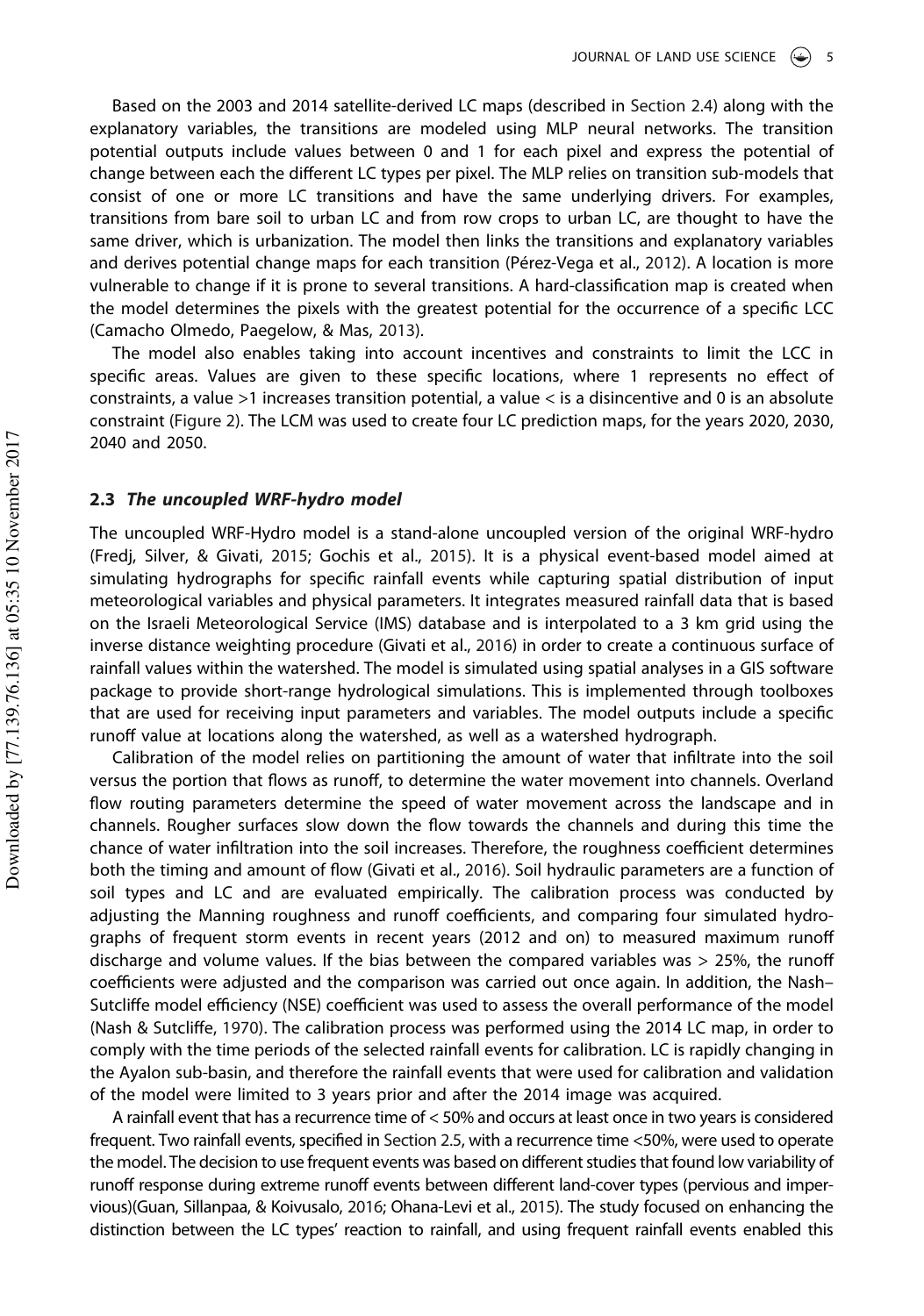

Figure 2. Inputs to the LCM model: (a) Land-cover maps for 2003 and 2014; (b) Explanatory variables, including elevation (m), population density (individuals/km<sup>2</sup>), and vegetation cover; (c) Constraints; and (d) National Outline Plans (NOP No. 14: mines and quarries, NOP No. 22: forest and afforestation).

comparison. Each rainfall event was simulated using all LC maps (2003 to 2050), so that eventually there were six different simulations for each rainfall event. This was performed in order to learn how the LCC process during five decades affected frequent rainfall-runoff response.

In order to study the third specific objective and understand the possible effects of applying the NOPs, layers representing two plans were overlaid on the 2020 LC map and used as inputs to the hydrological model. The first was NOP No. 22 for forest and afforestation, and the second was NOP No. 14 for mining and quarries. This procedure was carried out to study three different scenarios: (1) the forest and afforestation NOP was overlaid on the 2020 LC map; (2) the mining and quarrying NOP was overlaid; (3) the mining and quarrying NOP was overlaid, but this time assuming that the quarries were designed to pond and percolate the runoff flows that reach them.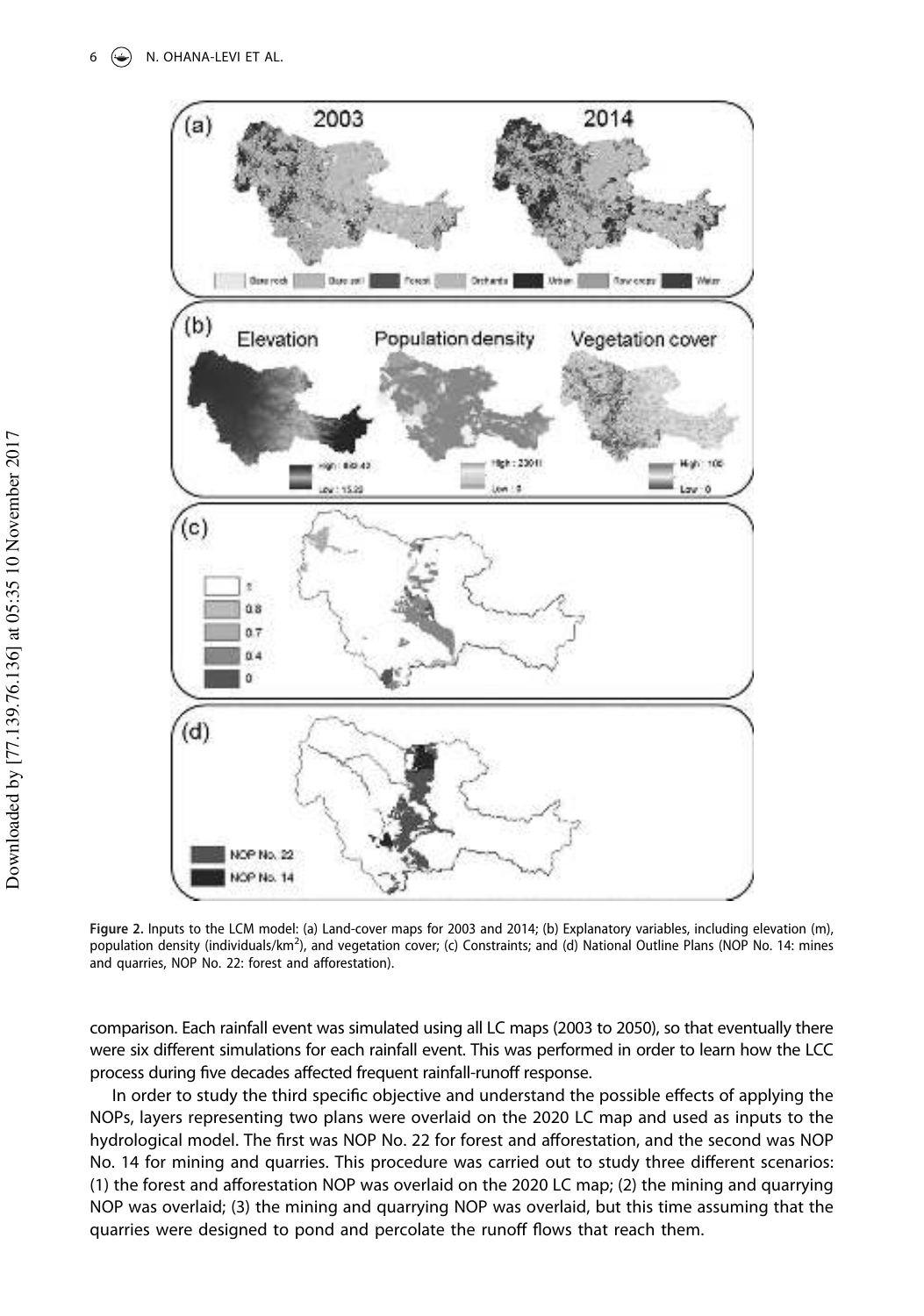# 2.4. Data sets used as inputs for the LCM model

The LCM model requires several input data sets to simulate future LCC predictions (Figure 2):

(a) LC maps. Classified maps based on satellite imagery that were acquired on 7 February 2003 and 13 February 2014 from Landsat 7 Enhanced Thematic Mapper (ETM) and Landsat 8 (OLI), respectively, with a spatial resolution of 30 m. Following pre-processing, the images were classified using the maximum likelihood classification technique (Arbia, Benedetti, & Espa, 1999) to seven different LC classes: bare soil, orchards, water, row crops, bare rock and urban. Then, an accuracy assessment procedure was conducted against a high resolution orthophoto in order to evaluate the certainty of the final classification maps (Foody, 2004). For validation of the LCM results, a Landsat Thematic Mapper (TM) image acquired on 30 January 2009 was pre-processed and classified using the same techniques mentioned above. It was used along with the 2003 classified image in the LCM model to predict a LC map for 2014. Then, the comparison between the 2014 LC maps (classified vs predicted) was calculated based on percent coverage of each LC class within the sub-basin.

The prediction of future LC maps relies on providing a suitable trend or trajectory of LCC. There are many forces that may alter the course and dynamics of the LCC trend; however, in this study, the focus was on a future scenario in which the current direction of the development and spread of urban cover will proceed at a similar rate. The national LCC trend between 2003 and 2014, used as the basis for the LC projection (Figure 2(a)), is based on the medium growth-rate scenario of population according to the Israeli Central Bureau of Statistics (Weisthal, 2014), in which the tendency of both construction and population growth since the early 2000s is relatively constant in its direction and magnitude.

- (b) The LCM requires the use of explanatory variables. After testing many possible explanatory variables, the three most powerful were chosen as inputs to the model. These included elevation, represented by a digital elevation model (DEM), population density, based on both the Israeli and Palestinian central bureaus of statistics, and vegetation cover, represented by a Normalized Difference Vegetation Index (NDVI) (Sonwalkar, Fang, & Sun, 2010) that was produced from the 2014 Landsat 8 OLI image (Figure 2(b)).
- (c) Strict constraints regarding future development, based on current management policy, were defined for parts of the study area. Areas defined in official district plans, such as national parks, forests, possible future national parks, nature reserves, metropolitan parks, and major city parks, were labeled as disincentives for future change. Their transition potentials were decreased, and they were given different constraint levels (Figure 2(c)). Future predictions referred to these locations as less probable to be transformed. The data regarding these constraints were derived from the Planning Administrations of the Tel-Aviv and Central Districts.
- (d) GIS layers of the two chosen NOPs included forests and afforestation (approved in Nov. 1995, last changed in Oct. 2013) and mining and quarrying (approved in Jan. 1998, last changed in May 2013). Both layers are based on data from the NOPs, Israeli Planning Administration, Ministry of Finance (Figure 2(d)).

# 2.5. Data sets used as inputs for the uncoupled wrf-hydro model

The uncoupled WRF-Hydro hydrological model requires several input data in order to operate it, described in detail below (Figure 3):

- (a) A layer of the Ayalon sub-basin domain (Figure 3(a)).
- (b) A soil-type raster from the Survey of Israel and a LC raster map, along with tabulated empirically based runoff coefficients for each soil type and LC type (Figure 3(b1,b.2,c).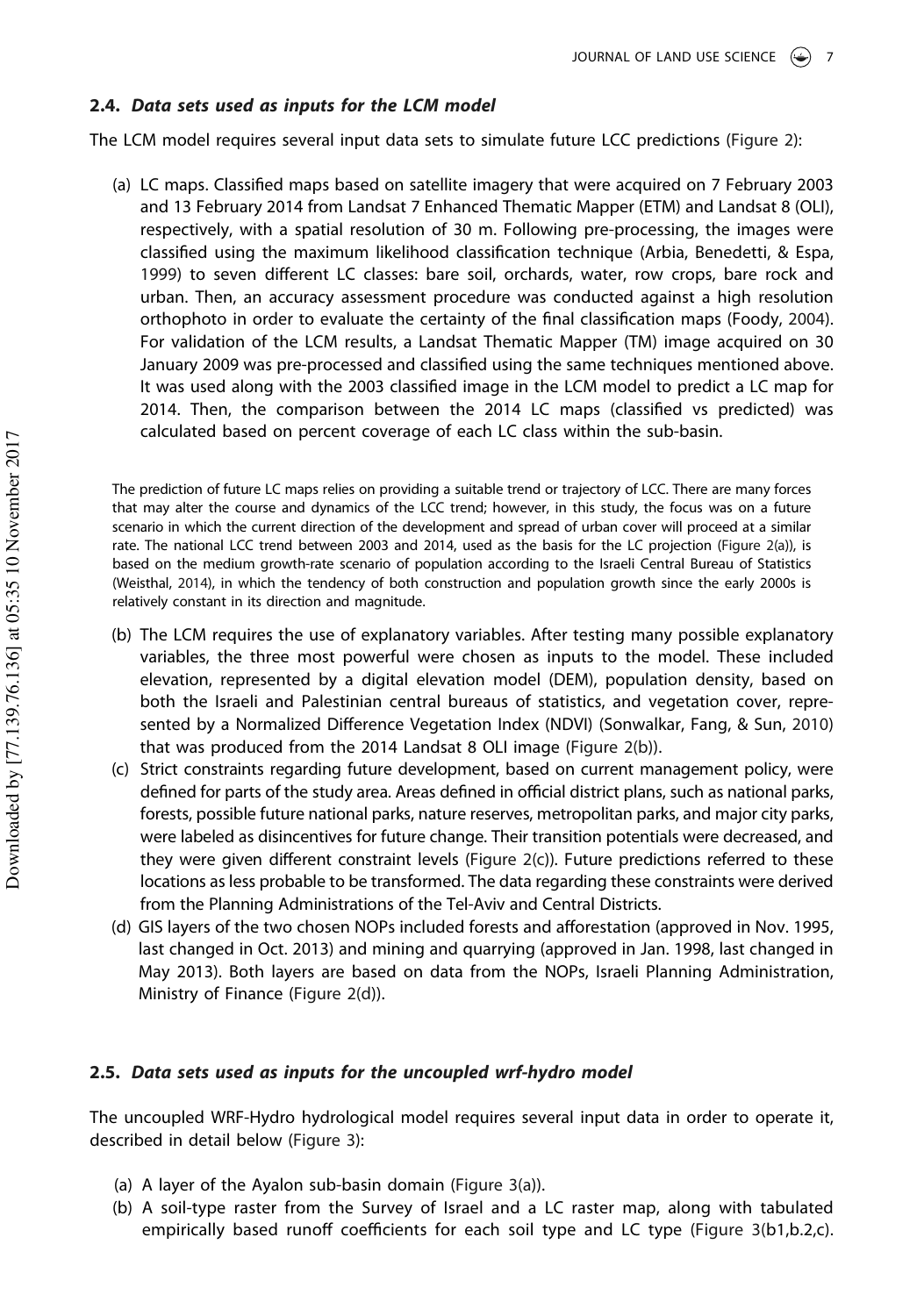

Figure 3. Inputs to the uncoupled WRF-Hydro model: (a) Watershed domain; (b.1) Land-cover map; (b.2) Runoff coefficients table; (c) Soil map; (d) Manning coefficients table; (e) Slopes; (f) Flow direction; (g) Flow accumulation; (h) Interpolated rainfall for the storm events based on meteorological measurements; larger sized samples denote larger amounts of rainfall.

The runoff coefficients table includes coefficients for 9 different LC types that comply with the research design and the LC maps. The LC maps used for this model are the products of the Landsat classified images and the LCM model prediction maps, as specified in Section 2.2.

- (c) Manning roughness coefficients and a hydraulic radius table, calculated for this specific subbasin (Figure 3(d)). The Manning roughness coefficients are based on measurements from the hydrometric stations, conducted by the IWA.
- (d) Slope, flow direction and flow accumulation maps derived from a DEM (Figure 3(e,f,g).

Measured rainfall data, interpolated for the entire sub-basin area (Figure 3(h)), and soil moisture calculated values. The rainfall events that were chosen for this study took place from Dec. 20-23, 2014, and Apr. 11-13, 2015, with a spatially weighted total average of about 17 and 27 mm of rain, respectively. These events are considered frequent and have a recurrence time >50%, meaning that events of this magnitude occur almost every year and are more commonly impacted by LCC. The rainfall data was selected from the IMS website and was based on measurements from 8 rainfall gauges within and near the Ayalon sub-basin.

### 2.6. Data analyses

LCC was analyzed by comparing the six LC classes (the water LC class was omitted from the analyses due to its very low coverage) of the six LC maps to each other. The percent of the sub-basin that each LC class covered in every time step was calculated and the differences were compared. Moreover, a regression model was applied for each LC class to observe the relations between areal cover (km<sup>2</sup>) and time. Only significant relations (p-value  $\leq$  0.05) were considered.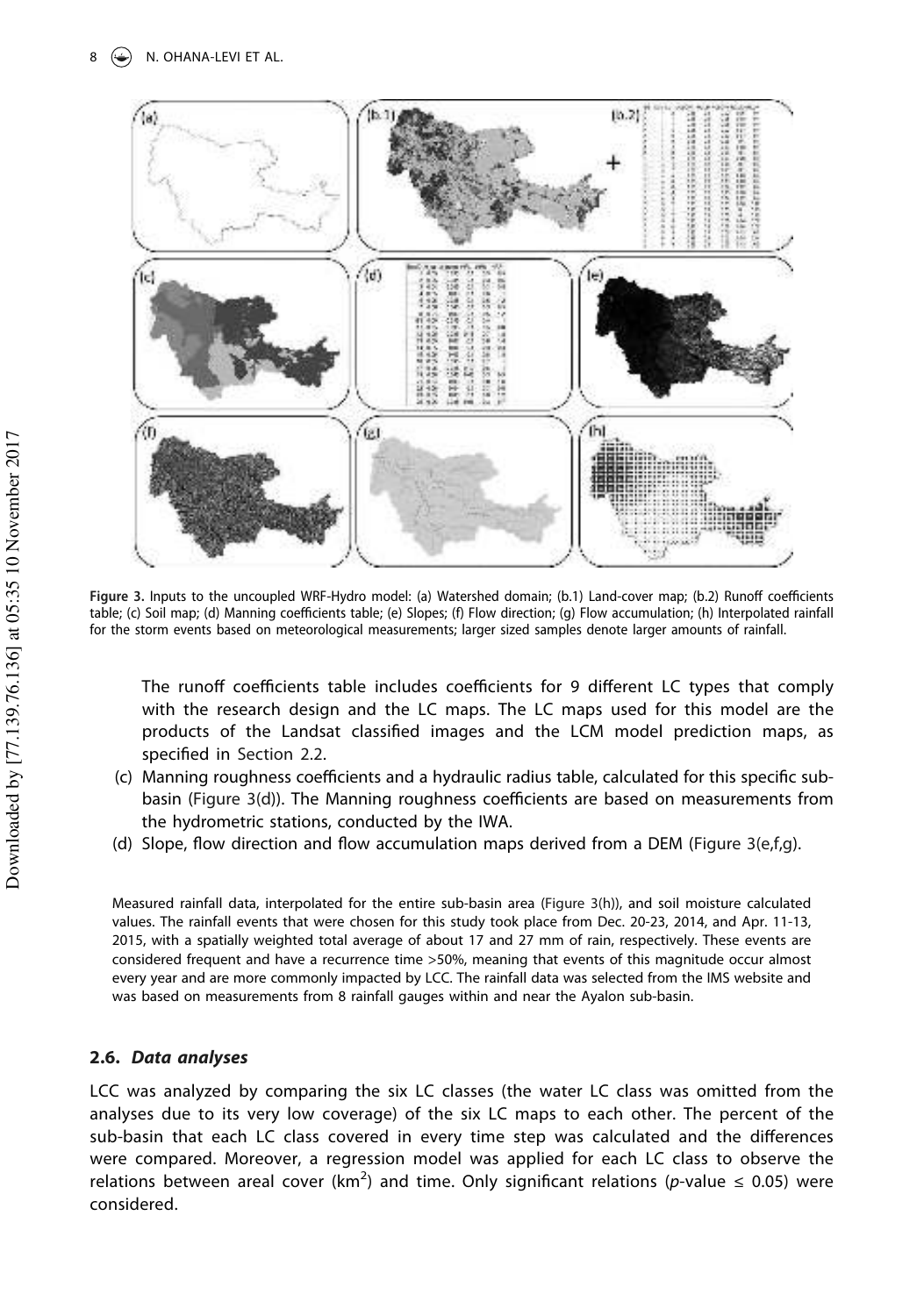The hydrological model output hydrographs for each LC map were plotted together for every rainfall event in order to observe the differences in discharge. The total runoff volume values for each time step were also compared. In addition, the percent of change was calculated for both maximum discharge and runoff volume between each pair of subsequent LC maps. Also, a regression model was applied for each of the LC classes' areal coverage against the maximum discharge and runoff volume for each rainfall event. This was implemented in order to evaluate the impact (significance and relationship strength) through time that each LC type had on each of the hydrological variables.

The hydrological model was also applied using the 2020 LC map with the overlaid NOPs. This model's output results for each of the overlaid maps was compared against the hydrograph that was derived using the original 2020 LC map in order to study the possible differences in discharge. In addition, the percent of change was calculated for the hydrological variables while using the 2020 LC map and each of the NOP maps as inputs for the hydrological model.

#### 3. Results

# 3.1. Generating the LC maps

Two Landsat classified images were used as inputs for the LCM model, representing the recent trend in LCC in the Ayalon sub-basin. These satellite-derived images were acquired in 2003 and 2014 and classified to seven LC classes (Figure 2). The accuracy assessment for these images showed a total accuracy of 87.43% and 88.56% for the 2003 and 2014 maps, respectively. The 2009 classification map that was used for validation of the LCM, had a total accuracy of 92.57%.

The validation comparison between the classified and prediction 2014 maps was performed for each class separately, and the errors ranged between 14.4% and 45.38% (after ignoring the water LC class, as specified in Section 2.6).

The future prediction maps that were generated using the LCM were based on the 2003 and 2014 satellite-derived classified maps (Figure 2(a)). The future maps forecast a sharp increase in urban areas over the studied time period (Figure 4). The results show that if the current LCC trend continues, by 2050 almost 50% of the Ayalon sub-basin will be covered by an urban landscape. At the same time, the area that is covered by bare soil and orchards will continue to gradually decrease so that by 2050 bare soil and orchard coverage will decrease by 50%. The bare rock LC type does not change much over time, since it mostly characterizes areas that are going through urbanization. This means that areas covered with bare rock will soon be covered by an urban LC type. Forests and row crops are undergoing a moderate decrease, since they are mostly defined as conservation areas; thus, the majority of these LC types will be preserved (Figure 5).

Row crops and forests showed non-significant change through time since they were constrained while applying the LCM simulations. For bare rock, the relationship of areal coverage against time was not strong ( $R^2 = 0.67$ ). Bare soil, orchards and urban LC types show significant and strong linear relations with time  $(R^2$  values ranging between 0.86 and 0.98). The slope coefficient of the urban LC points at a growth rate of 4.8  $km^2$  a year. An opposite trend is apparent in the bare soil and orchard LC types, with an annual decrease in areal cover of 2.28 and 2.1 km<sup>2</sup>, respectively.

#### 3.2. Hydrological model

The model calibration included the use of six different frequent rainfall events between Feb. 2012 and Nov. 2014, in order to be suitable for the 2014 LC map, used as an input to the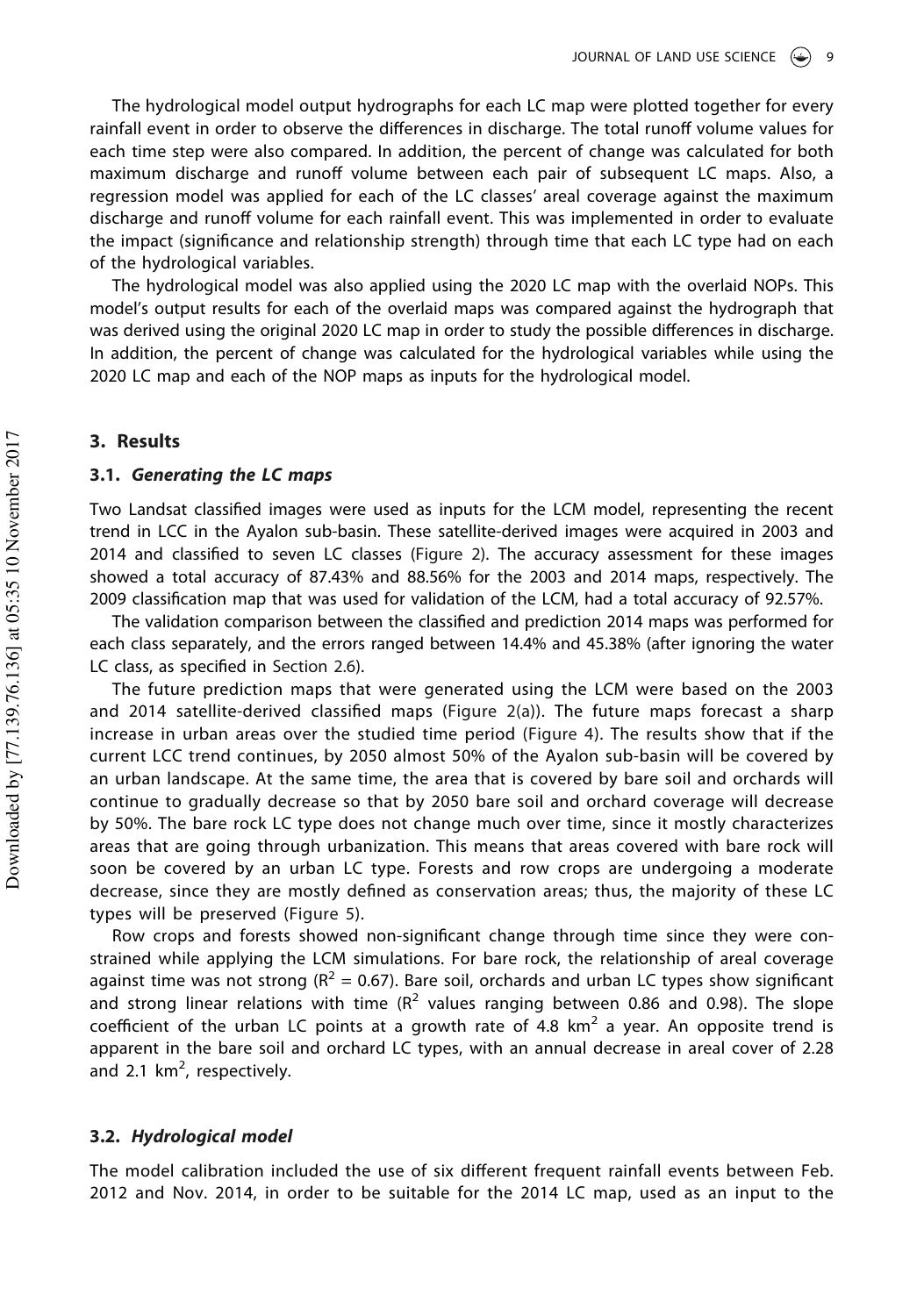

Figure 4. Two classified Landsat images of the years (a) 2003 and (b) 2014, and predicted land-cover maps for the years (c) 2020, (d) 2030, (e) 2040, and (f) 2050.

model (Table 1). The results were compared to the measured hydrographs using the NSE coefficient. The NSE varied between −1 and 0.88, with most of the events scoring > 0.4. The rainfall events that were used for the analysis had NSE of 0.66 and 0.82 (Table 1). Most of the validation results show less than 25% difference between simulated and measured maximum discharge and runoff volume.

The change in LC through time was linear and rapid, and correspondingly, the hydrological response also represented a linear increase between 2003 and 2050 (Table 2, 3, Figure 6). For runoff volume and maximum discharge through the years for the Dec. 20–23, 2014 event, the  $R^2$  values were 0.98 and 0.88, respectively. For runoff volume and maximum discharge through the years for the Apr. 11–13, 2015 event, both  $R^2$  values were 0.99. .

A regression statistical analysis was conducted in order to check for a relationship between the different LC types and the runoff response. Both maximum discharge and runoff volume were analyzed against LC type areal coverage through time (Table 4). The results for both rainfall events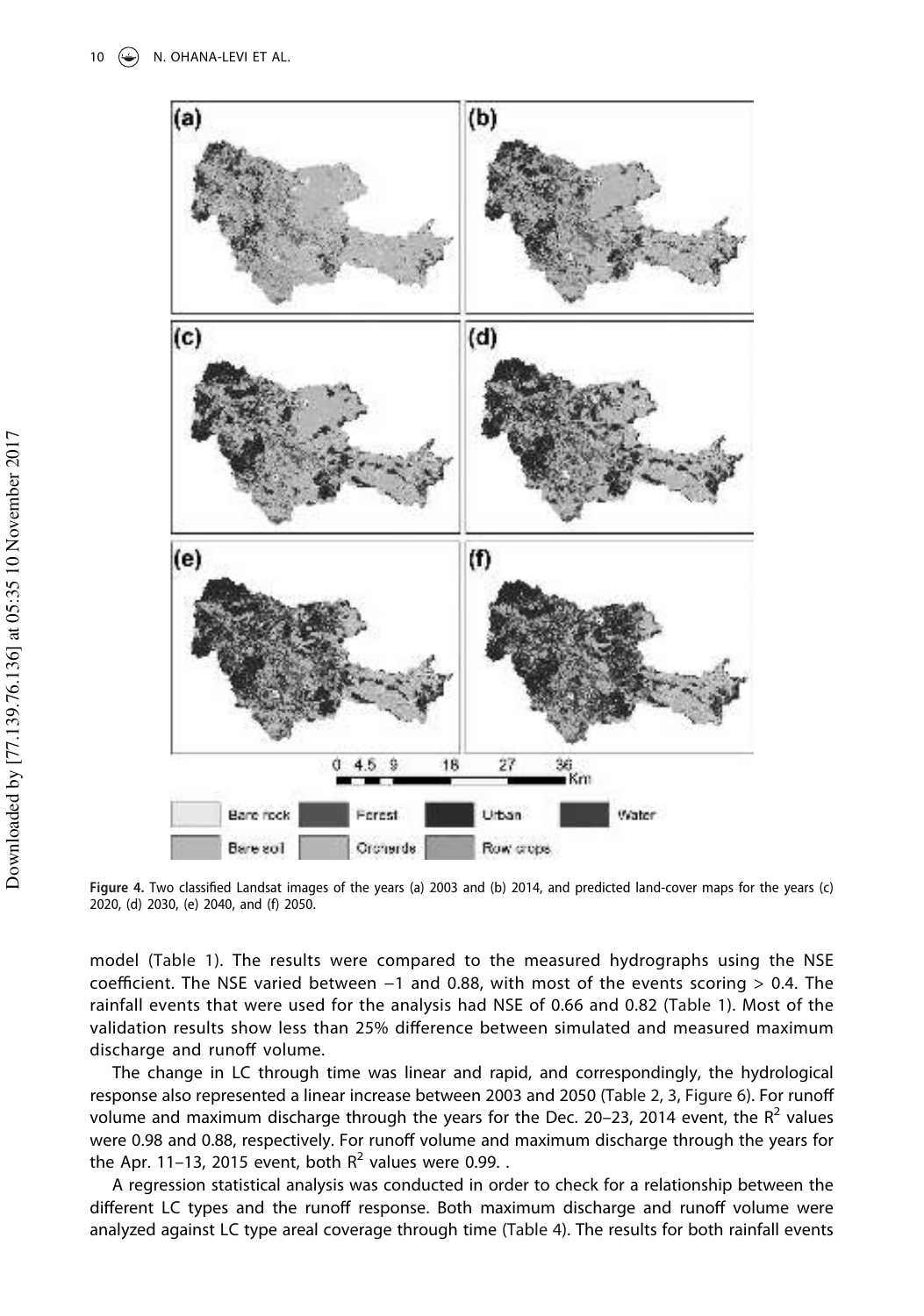

Figure 5. Portions of the areal coverage of each land-cover type (LC) in each of the classified and predicted land-cover maps.

Table 1. Rainfall events used for calibration, validation and analysis, along with their runoff volume and maximum discharge values, as measured by the hydrometric station.

|             | Rainfall events<br>by dates | Maximum<br>discharge<br>$(m^3/sec)$ | Runoff volume<br>$(1$ million m <sup>3</sup> ) | Maximum discharge<br>percent difference | Runoff volume percent<br>difference | <b>NSE</b> |
|-------------|-----------------------------|-------------------------------------|------------------------------------------------|-----------------------------------------|-------------------------------------|------------|
| calibration | October $31 - 5$            | 28.37                               | 1.81                                           | 17.49                                   | 11.01                               | $-1.02$    |
|             | November 2014               |                                     |                                                |                                         |                                     |            |
|             | November 16-17, 2014        | 57.65                               | 1.63                                           | $-22.85$                                | $-19.42$                            | 0.86       |
|             | December 20-22, 2012        | 45.5                                | 2.44                                           | $-58.97$                                | $-12.54$                            | 0.44       |
|             | April 17-23, 2013           | 23.79                               | 0.69                                           | 12.15                                   | 35.67                               | $-1.05$    |
|             | November 09-12, 2012        | 28.76                               | 2.95                                           | $-6.27$                                 | $-16.47$                            | 0.14       |
|             | December 13-15, 2014        | 18.25                               | 0.62                                           | 24.40                                   | 15.16                               | 0.58       |
| validation  | February 18-22, 2015        | 25.34                               | 2.70                                           | 21.52                                   | $-8.20$                             | 0.33       |
|             | April 3-5, 2011             | 29.15                               | 0.57                                           | $-7.98$                                 | 36.54                               | $-0.01$    |
|             | January 1-2, 2012           | 44.45                               | 1.46                                           | $-25.29$                                | 23.10                               | 0.88       |
| analysis.   | April 11-13, 2015           | 17.5                                | 0.97                                           | 41.62                                   | $-26.03$                            | 0.66       |
|             | December 20-23, 2014        | 22.86                               | 0.80                                           | 22.28                                   | $-1.89$                             | 0.82       |

show significant relations between all LC types, except row crops. The urban LC type showed much stronger relations than the rest of the LC types, with  $R^2$  values between 0.93 and 1.

### 3.3. Implementation of national outline plans (nops)

The locations of forests and afforestation and mining and quarrying NOPs were overlaid on the 2020 LC map (Figure 7). The results of the hydrological model, using these NOP maps as inputs, show quite negligible changes (Table 5). The effect forest and afforestation on the runoff response for the two rainfall events, compared to the results of the model with the original 2020 LC map, was a decrease of up to 2.5% in runoff volume and 3.2% in the maximum discharge. For mining and quarrying, the model simulations show almost no change. However, when simulating a scenario of ponding and percolating runoff flows that reach the quarries, similar to the quarry that already exists in that area, the results indicate a very significant decrease in the runoff response. For runoff volume and maximum discharge, the simulations show up to 14.10% and 11.23% decreases, respectively.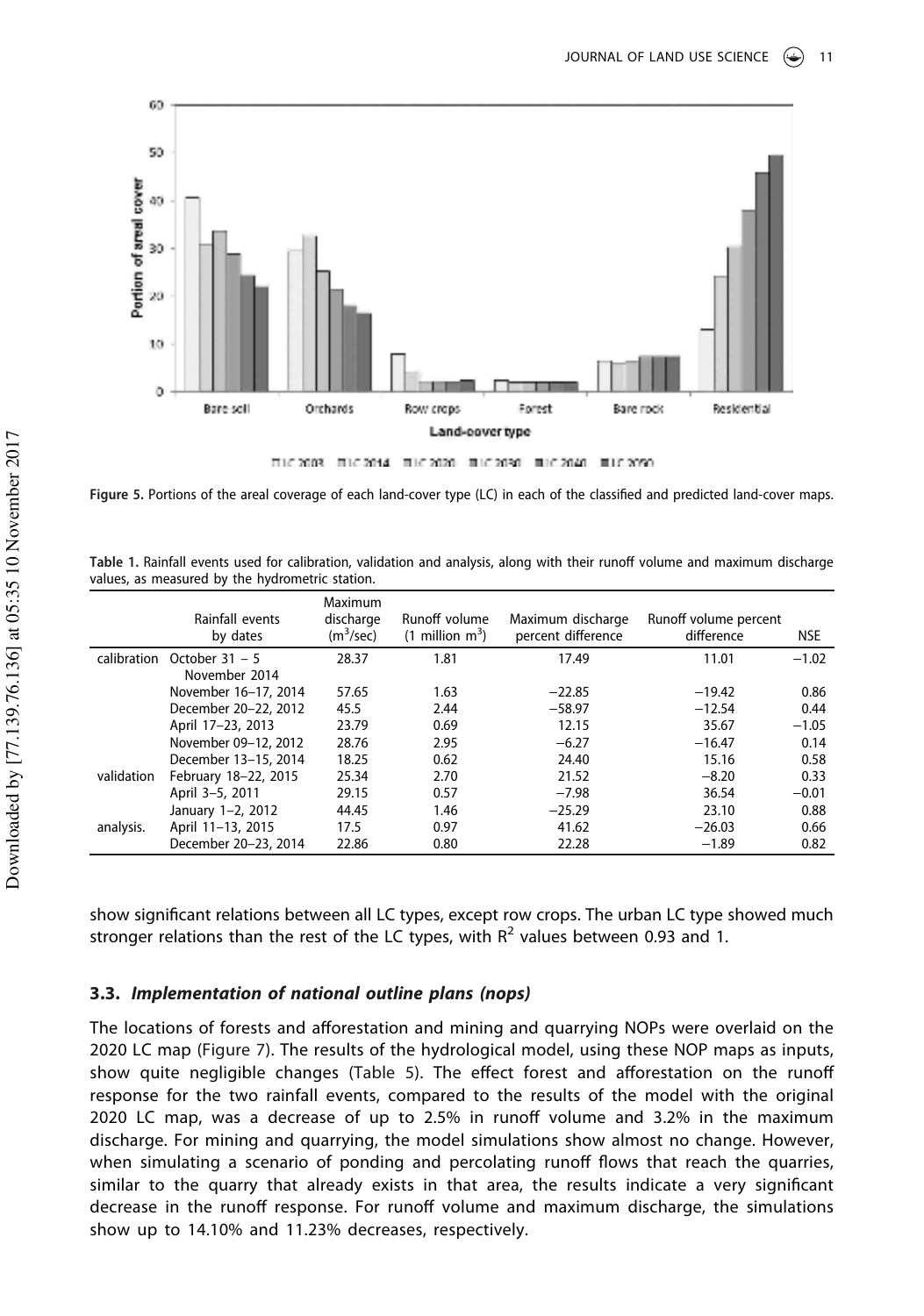|  |  | Table 2. The amount of maximum discharge, runoff volume, percent areal cover for each land-cover type and the percent |  |  |  |  |  |  |
|--|--|-----------------------------------------------------------------------------------------------------------------------|--|--|--|--|--|--|
|  |  | change for each classified/predicted period, for the December 20-23, 2014 rainfall event.                             |  |  |  |  |  |  |

|                                           | Value for each land-cover map            |           |           |           |           |       |  |  |  |  |  |
|-------------------------------------------|------------------------------------------|-----------|-----------|-----------|-----------|-------|--|--|--|--|--|
|                                           | 2003                                     | 2014      | 2020      | 2030      | 2040      | 2050  |  |  |  |  |  |
| Maximum discharge (m <sup>3</sup> /sec)   | 20.64                                    | 29.41     | 37.34     | 46.99     | 47.43     | 47.80 |  |  |  |  |  |
| Runoff volume (1,000,000 m <sup>3</sup> ) | 0.53                                     | 0.76      | 0.93      | 1.16      | 1.33      | 1.40  |  |  |  |  |  |
| Bare soil percent areal cover             | 40.68                                    | 0.31      | 0.34      | 0.29      | 0.24      | 0.22  |  |  |  |  |  |
| Orchards percent areal cover              | 29.45                                    | 32.65     | 25.32     | 21.51     | 18.06     | 16.42 |  |  |  |  |  |
| Row crops percent areal cover             | 7.93                                     | 3.89      | 2.15      | 2.18      | 2.21      | 2.48  |  |  |  |  |  |
| Forest percent areal cover                | 2.40                                     | 2.03      | 2.03      | 2.03      | 2.03      | 2.03  |  |  |  |  |  |
| Rock percent areal cover                  | 6.48                                     | 6.16      | 6.51      | 7.47      | 7.45      | 7.37  |  |  |  |  |  |
| Urban area percent areal cover            | 13.02                                    | 24.29     | 30.31     | 37.97     | 45.87     | 49.63 |  |  |  |  |  |
|                                           | Percent change between consecutive years |           |           |           |           |       |  |  |  |  |  |
|                                           | 2003-2014                                | 2014-2020 | 2020-2030 | 2030-2040 | 2040-2050 |       |  |  |  |  |  |
| Maximum discharge                         | 29.85                                    | 21.22     | 20.55     | 0.91      | 0.79      |       |  |  |  |  |  |
| <b>Runoff volume</b>                      | 30.04                                    | 18.24     | 19.83     | 12.67     | 5.06      |       |  |  |  |  |  |
| Bare soil                                 | $-29.00$                                 | $-19.43$  | $-18.18$  | $-10.18$  | $-6.60$   |       |  |  |  |  |  |
| Orchards                                  | 7.34                                     | $-2.63$   | $-6.84$   | $-9.58$   | $-7.96$   |       |  |  |  |  |  |
| Row crops                                 | $-122.59$                                | $-74.20$  | $-72.25$  | 2.83      | 11.62     |       |  |  |  |  |  |
| Forest percent                            | 1.85                                     | $-0.06$   | 0.00      | 0.00      | 0.00      |       |  |  |  |  |  |
| Rock                                      | 13.88                                    | 8.38      | 19.34     | 2.87      | 0.93      |       |  |  |  |  |  |
| Urban                                     | 49.92                                    | 26.54     | 16.37     | 12.96     | 8.17      |       |  |  |  |  |  |

Table 3. The amount of maximum discharge, runoff volume, percent areal cover for each land-cover type and the percent change for each classified/predicted period, for the April 11–13, 2015 rainfall event.

|                                           |           | Value for each land-cover map |                                          |           |           |       |  |  |  |  |  |
|-------------------------------------------|-----------|-------------------------------|------------------------------------------|-----------|-----------|-------|--|--|--|--|--|
|                                           | 2003      | 2014                          | 2020                                     | 2030      | 2040      | 2050  |  |  |  |  |  |
| Maximum discharge (m <sup>3</sup> /sec)   | 21.20     | 29.98                         | 35.65                                    | 44.52     | 53.00     | 57.27 |  |  |  |  |  |
| Runoff volume (1,000,000 m <sup>3</sup> ) | 0.82      | 1.16                          | 1.45                                     | 1.74      | 2.04      | 2.17  |  |  |  |  |  |
| Bare soil percent areal cover             | 40.68     | 0.31                          | 0.34                                     | 0.29      | 0.24      | 0.22  |  |  |  |  |  |
| Orchards percent areal cover              | 29.45     | 32.65                         | 25.32                                    | 21.51     | 18.06     | 16.42 |  |  |  |  |  |
| Row crops percent areal cover             | 7.93      | 3.89                          | 2.15                                     | 2.18      | 2.21      | 2.48  |  |  |  |  |  |
| Forest percent areal cover                | 2.40      | 2.03                          | 2.03                                     | 2.03      | 2.03      | 2.03  |  |  |  |  |  |
| Rock percent areal cover                  | 6.48      | 6.16                          | 6.51                                     | 7.47      | 7.45      | 7.37  |  |  |  |  |  |
| Urban area percent areal cover            | 13.02     | 24.29                         | 30.31                                    | 37.97     | 45.87     | 49.63 |  |  |  |  |  |
|                                           |           |                               | Percent change between consecutive years |           |           |       |  |  |  |  |  |
|                                           | 2003-2014 | 2014-2020                     | 2020-2030                                | 2030-2040 | 2040-2050 |       |  |  |  |  |  |
| Maximum discharge                         | 29.29     | 17.35                         | 18.53                                    | 16.00     | 7.46      |       |  |  |  |  |  |
| <b>Runoff volume</b>                      | 29.38     | 16.54                         | 20.18                                    | 15.00     | 5.73      |       |  |  |  |  |  |
| Bare soil                                 | $-29.00$  | $-19.43$                      | $-18.18$                                 | $-10.18$  | $-6.60$   |       |  |  |  |  |  |
| Orchards                                  | 7.34      | $-2.63$                       | $-6.84$                                  | $-9.58$   | $-7.96$   |       |  |  |  |  |  |
| Row crops                                 | $-122.59$ | $-74.20$                      | $-72.25$                                 | 2.83      | 11.62     |       |  |  |  |  |  |
| Forest percent                            | 1.85      | $-0.06$                       | 0.00                                     | 0.00      | 0.00      |       |  |  |  |  |  |
| Rock                                      | 13.88     | 8.38                          | 19.34                                    | 2.87      | 0.93      |       |  |  |  |  |  |
| Urban                                     | 49.92     | 26.54                         | 16.37                                    | 12.96     | 8.17      |       |  |  |  |  |  |

# 4. Discussion

# 4.1. The dynamics of LCC

The aim of the first specific objective was to analyze the past, present and predicted LC maps of the sub-basin under question. The final LC maps have inherent errors caused by the classification process and the LC projection procedure. LC modeled in a 30-m resolution will suffer from uncertainty due to mixed pixels, topographic effects and spectral confusion of LC types (Irons et al., 1985; Moody & Woodcock, 1995). In addition, the projections assume a similar trend of LCCs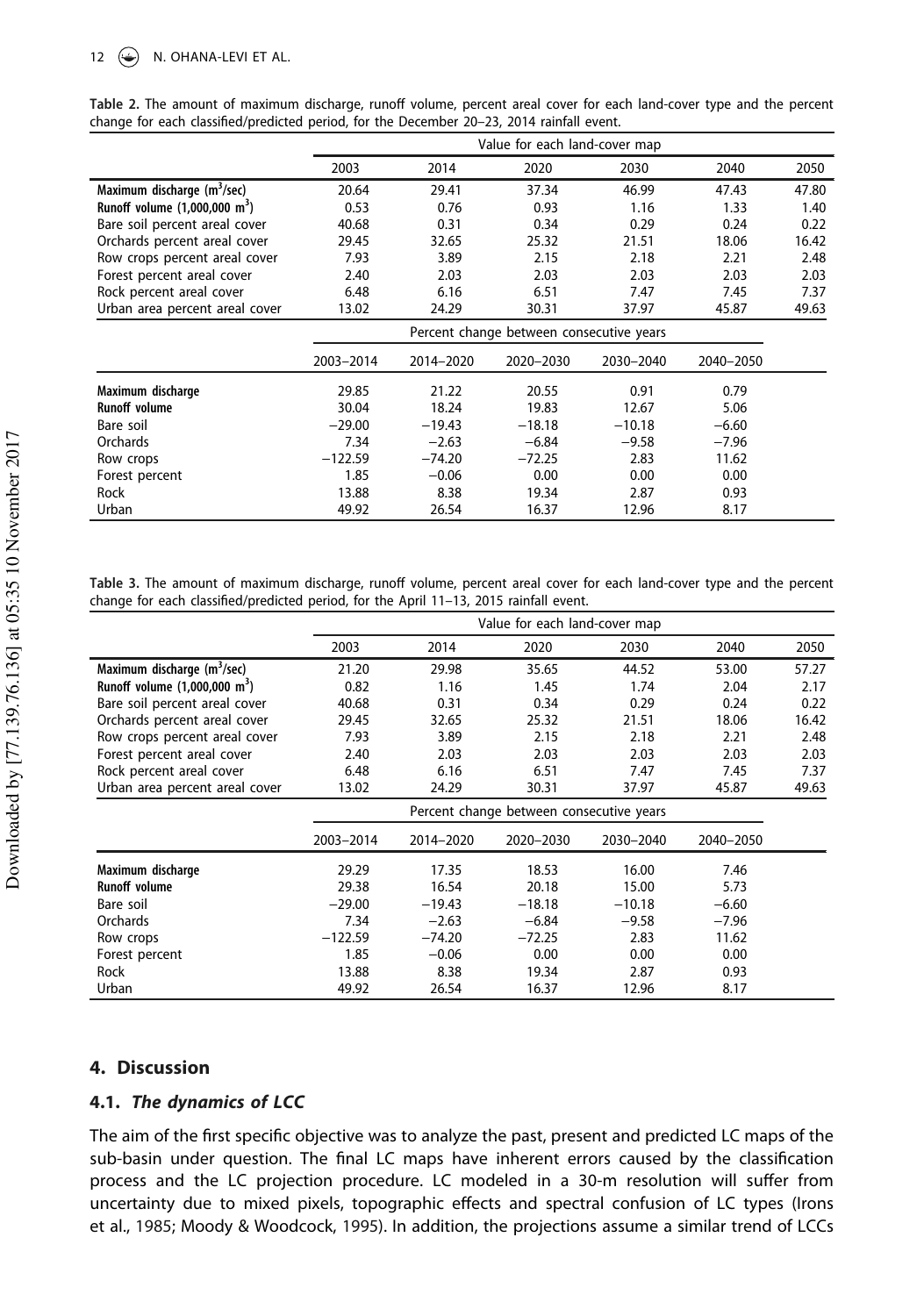

Figure 6. Hydrographs for two frequent rainfall events: (a) December 20–23, 2014; and (b) 11 April 2015. For every rainfall event, the uncoupled WRF-Hydro model was applied using all land-cover maps.

|                               |       | Dec. 20-23, 2014 |       | Apr. 11-13, 2015 |
|-------------------------------|-------|------------------|-------|------------------|
| Land cover                    | $R^2$ | p-value          | $R^2$ | p-value          |
| Maximum discharge regressions |       |                  |       |                  |
| Bare soil                     | 0.79  | 0.02             | 0.90  | 0.00             |
| Orchards                      | 0.80  | 0.02             | 0.88  | 0.01             |
| Row crops                     | 0.77  | 0.02             | 0.60  | 0.07             |
| Bare rock                     | 0.73  | 0.03             | 0.71  | 0.03             |
| Urban                         | 0.93  | 0.00             | 1.00  | 0.00             |
| Runoff volume regressions     |       |                  |       |                  |
| Bare soil                     | 0.89  | 0.00             | 0.90  | 0.00             |
| Orchards                      | 0.87  | 0.01             | 0.88  | 0.01             |
| Row crops                     | 0.65  | 0.05             | 0.61  | 0.07             |
| Bare rock                     | 0.73  | 0.03             | 0.73  | 0.03             |
| Urban                         | 1.00  | 0.00             | 1.00  | 0.00             |

|  |                              |  |  |  | Table 4. The relationship between each of the land-cover types and the maximum          |  |  |  |
|--|------------------------------|--|--|--|-----------------------------------------------------------------------------------------|--|--|--|
|  |                              |  |  |  | discharge and runoff volume for the two rainfall events. The relationship strengths are |  |  |  |
|  | represented by $R^2$ values. |  |  |  |                                                                                         |  |  |  |

as calculated for the past decade, relating to a linear trend, hence the LC maps used for the analyses should be considered as a possible proxy for future scenarios. The results reflect the rapid and accelerated trend of growth in urbanization cover in the past and projected future until the year 2050. In 2003, only 13% of the sub-basin's area was covered by urban LC and future forecasts show an increase of up to 50% coverage of the Ayalon sub-basin by an urbanized landscape. The expansion of built-up LC in the past and the future occurs at the expense of other LC types, mainly bare soil, orchards and row crops. In total, according to the projected trend, about 37% of the subbasin's area will be transformed from bare soil, orchards and row crops to urbanized cover by the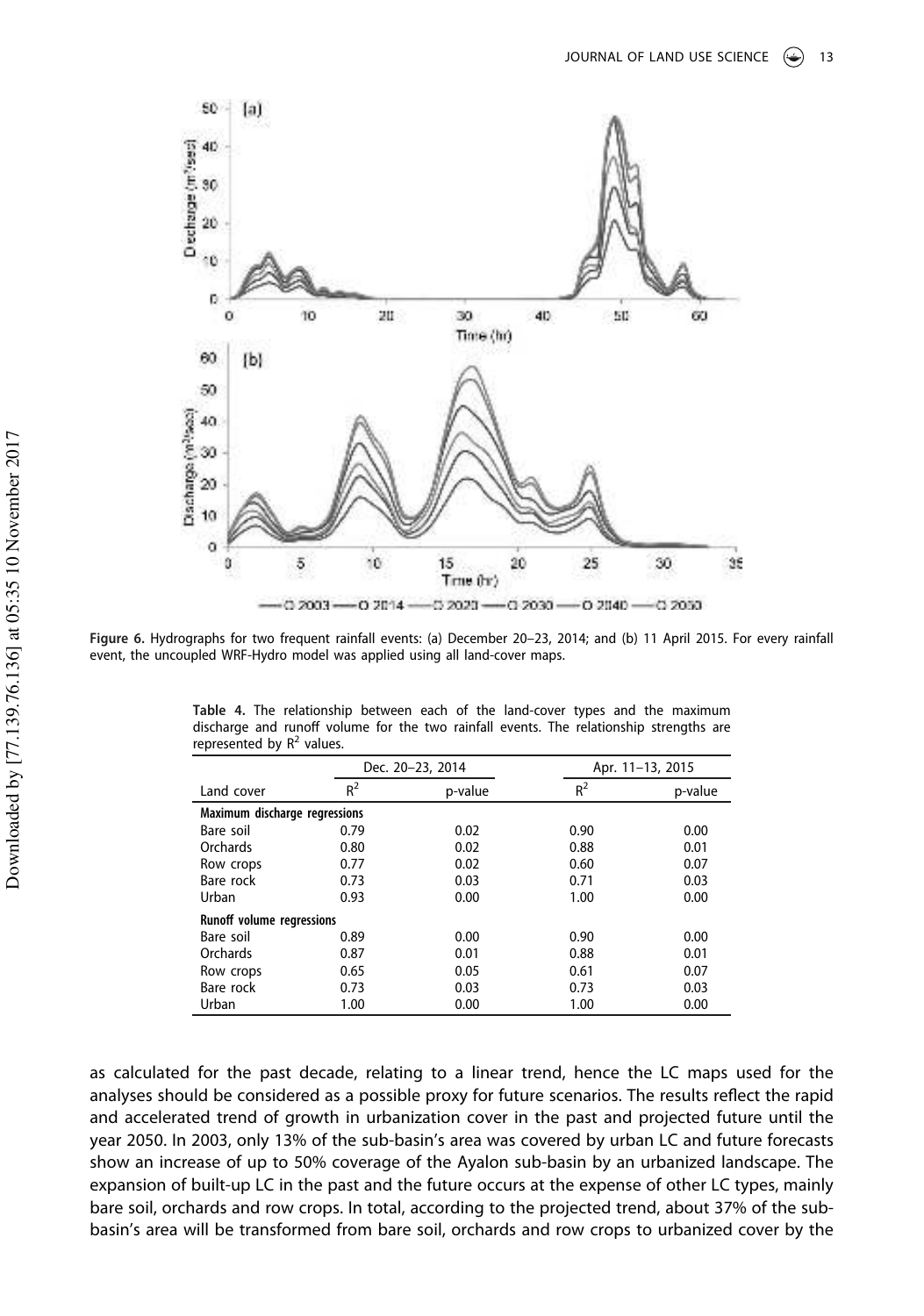

Figure 7. Land-cover maps of (a) prediction status of year 2020; (b) map of 2020 with the quarrying and mining master NOP; and (c) map of 2020 with the forest and afforestation NOP integrated.

year 2050, with an average annual urban growth of 4.8  $km^2$ . These high rates of urbanization located in the low-elevation area of the sub-basin correspond to other studies that demonstrate that coastal zone areas are more prone to urbanization than any other morphological unit in a watershed (Fragkias & Seto, 2012; Neumann, Vafeidis, Zimmermann, & Nicholls, 2015; Seto, Fragkias, Guneralp, & Reilly, 2011).

# 4.2. The hydrological model performance

In this study, the uncoupled WRF-Hydro model was used as a research tool for the first time. The NSE scores showed a good performance for most calibration and validation events; however, the ratio between measured and simulated runoff volume and maximum discharge were of a higher importance, since this study aimed to study the effect of urbanization on these factors. In most cases, the accuracy was around 75% or higher, which indicated on a satisfactory performance for a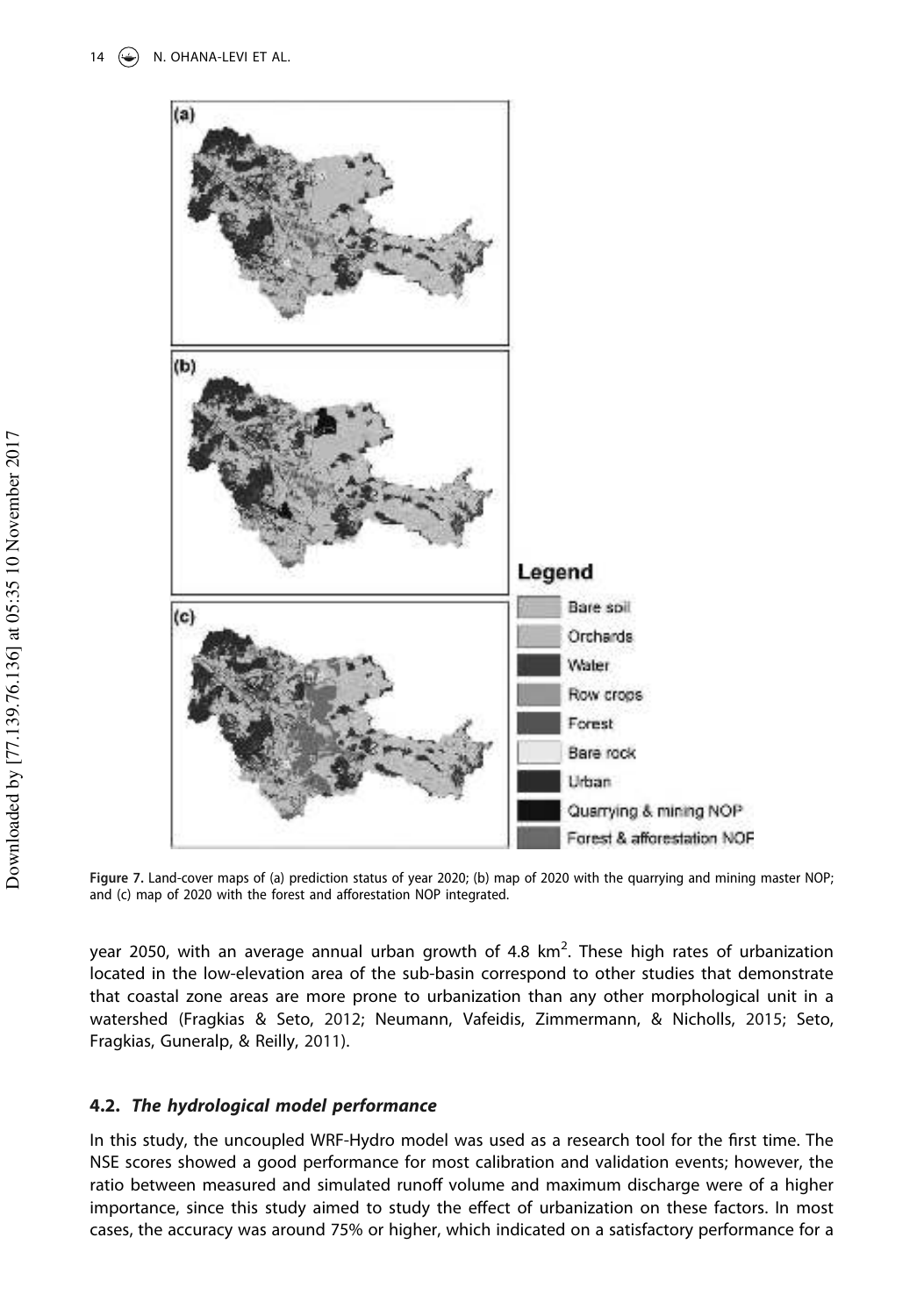Table 5. Results of the hydrological simulations after using the national outline plans (NOPs) as inputs. NOP quarries (a) and NOP ponding quarries (b) relate to different scenarios of implementing the mining and quarrying NOP: (a) relates to a scenario in which the quarries are established and classified as bare rock and (b) simulates a scenario of ponding and percolating runoff water that reaches these quarries.

|                                         |         | Dec. 20-23, 2014              |          | Apr. 11-13, 2015 |                               |          |  |  |
|-----------------------------------------|---------|-------------------------------|----------|------------------|-------------------------------|----------|--|--|
|                                         | 2020 LC | 2020 NOP Forests              | % change | 2020 LC          | 2020 NOP Forests              | % change |  |  |
| Maximum discharge<br>$(m^3/sec)$        | 38.90   | 37.70                         | $-3.2$   | 35.66            | 34.88                         | $-2.23$  |  |  |
| Runoff volume<br>$(10.000 \text{ m}^3)$ | 96.66   | 94.36                         | $-2.43$  | 144.37           | 140.84                        | $-2.5$   |  |  |
| Relative forest<br>cover (%)            | 2.03    | 10.97                         | 81.5     | 2.03             | 10.97                         | 81.5     |  |  |
|                                         | 2020 LC | 2020 NOP quarries (a)         |          |                  | 2020 NOP quarries (a)         | % change |  |  |
| Maximum discharge<br>$(m^3/sec)$        | 38.90   | 38.94                         | 0.26     | 35.66            | 35.77                         | 0.30     |  |  |
| Runoff volume<br>$(10.000 \text{ m}^3)$ | 96.66   | 96.91                         | 0.10     | 144.37           | 144.74                        | 0.25     |  |  |
|                                         | 2020 LC | 2020 NOP ponding quarries (b) |          |                  | 2020 NOP ponding quarries (b) | % change |  |  |
| Maximum discharge<br>$(m^3/sec)$        | 38.90   | 37.95                         | $-2.52$  | 35.66            | 32.06                         | $-11.23$ |  |  |
| Runoff volume<br>$(10,000 \text{ m}^3)$ | 96.66   | 87.38                         | $-10.62$ | 144.37           | 126.53                        | $-14.1$  |  |  |

study that is conducted on a rather coarse scale. Future improvements to the model include the ability to produce a hydrograph at any point along the channel, an automatic calibration system based on corrected radar rainfall data, and a larger variety of rainfall inputs such as radar and an ensemble of meteorological models.

### 4.3. Runoff response to LCCs

In this study, each of the six LC maps was used as an input to the hydrological model. Both the maximum discharge and runoff volume values show a gradual, linear increase between 2003 and 2050, a trend that corresponds to the linear increase in urban LC. In general, urban growth is linked to shorter concentration time resulting in a shorter time to peak discharge (Nirupama & Simonovic, 2007). However, Figure 6 shows no such change. One reason for this is that smaller, more frequent rainfall events with low magnitudes such as in this study, only affect the runoff amount that experiences change, and do not have an impact on the concentration time (Guan et al., 2016). Other studies found that in highly urbanized watersheds there is little or no change in time to peak discharge, regardless of the increase in peak discharge and runoff volume (Chen, Youpeng, & Yin, 2009; Miller et al., 2014). This could also be a result of model limitations. Since the uncoupled WRF-Hydro model is a local development and is continuously upgraded and improved, this issue is also tested and will be addressed in future versions of the model.

Regression coefficients were calculated to understand the relations between each of the LC types' areal coverage and the runoff variables. This study has found significant relations between all LC types, except crops and forest, and runoff response. The strongest relations belong to the urban LC type for both rainfall events. This means that reducing the areal coverage of bare soil and orchards at the rates presented in this study in favor of urbanization processes is likely to result in increased runoff response, as shown in previous studies (Jacobson, 2011).

Future urbanization growth is expected to affect other hydrological and environmental aspects in the Ayalon sub-basin. These include an impact on the quantity and quality of groundwater; urban construction creates more impervious surface, reducing infiltration and available water for groundwater discharge (Carmon, Shamir, & Meiron-Pistiner, 1997). The quality of water is affected by urban land use, with a documented increase in pollutants such as chlorides, nitrates and heavy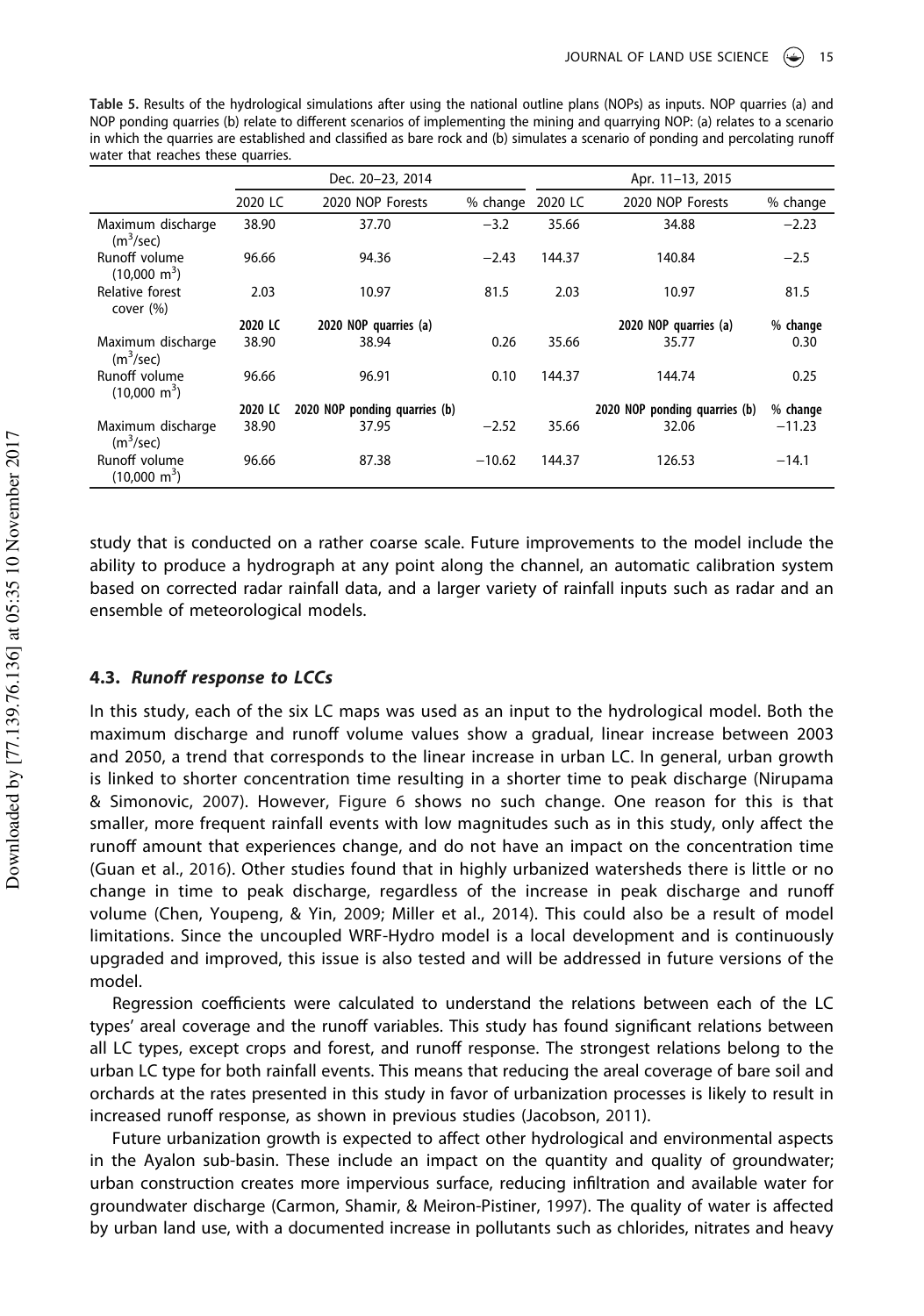metals, mostly from sources such as septic tanks, leaks in sewage collecting systems, landfills and solid waste, vehicles and fuel depots and more (Carmon et al., 1997; B.-Y. Choi et al., 2005). Also, With higher runoff volumes and peak discharges as a result on ongoing urban expansion, sediment yield from channel erosion is expected to grow (Trimble, 1997).

#### 4.4. NOP implementation

As shown in many studies in the past, afforestation plays a significant role in regulating surface runoff through mechanisms such as canopy interception, evapotranspiration, litter fall interception and infiltration (Munoz-Villers & McDonnell, 2013; Yu, Wang, Coles, Xiong, & Xu, 2015). In this case study, implementing the forest and afforestation NOP No. 22 on the 2020 LC scenario resulted in a minor decrease in runoff simulations for the Ayalon sub-basin, with a decrease in streamflow of around 2.5%. The planned forests, according to the NOP, will be located on the hilly part of the Yarkon-Ayalon sub-basin, east of the plain area, which contains the majority of the population and urbanized coverage. Thus, the reduction of surface water that is expected to result from enlarging the forested area will only affect runoff from the upper part of the sub-basin, where urbanization processes are expected to be quite moderate. The plain area that is expected to experience most of the urban increase will not be affected by the afforestation NOP at all.

Quarries and bare rock areas may have an increasing effect on rainfall-runoff relations (Darwish et al., 2011). In this study, the findings show that the designated quarries, according to the mining and quarrying NOP, will occupy an area of 19 km<sup>2</sup>, which constitutes 3.5% of the Ayalon sub-basin area. The locations assigned to these quarries, according to the NOP and the 2020 LC scenario, are projected to be covered with bare soil, row crop and orchard LC types if the NOP is not executed. The hydrological model simulation shows no change in runoff response compared to the projected 2020 LC scenario. The second quarrying and mining NOP scenario relates to the possibility of ponding and percolating the water flow that reaches these quarries, thus preventing the area that drains to the quarries from contributing runoff to lower parts of the watershed. Such drainage solutions and many others are being practiced around the world in various techniques and quarries (County-of-Santa-Cruz-Planning-Department, 2009; Miralles, García-Sánchez, & Jordán, 2006). In this scenario, the reduction in water flow is significant, with between 2.5 and 14% decreases in runoff response. This illustrates the role that applying NOPs can play in affecting environmental practices.

As reviewed before, when dealing with urban development, NOPs are shown to be less effective under strong external forces and pressures that take place in the process. In many cases of developing urban areas, the dynamics involved in urban development are too rapid and fast for the NOPs to be relevant and absolute, and manage the metropolitan expansion in a sustainable way (Kotter, 2004; Pauchard, Aguayo, Pena, & Urrutia, 2006). The Ayalon sub-basin is also politically divided between the Israeli and Palestinian authorities, creating a highly complicated situation for treating the watershed as one landscape unit while planning. Urbanization processes are no longer typical only for the growth of cities, but influence the dynamics in the rural countryside as well. Urban development is responsible for processes such as residential and industrial land development, as well as infrastructure outside the core of the cities, inducing expansion and different patterns of urban forms (Antrop, 2004). The expected expansion of the urban landscape might not be compatible with current NOPs, while plans addressing environmental features such as forests are shown to be ineffective in contributing to minimizing climate change and urbanization effects in the Ayalon sub-basin. Thus, placing the forested LC in the hilly part of the watershed, as determined by the NOP, will not succeed in regulating major portions of the runoff in the watershed.

The current rate of urban development highlights the urgent need for a feasible, cost-effective, sustainable solution for the subsequent increase in surface runoff. Since NOPs are most likely ineffective in meeting the needs of runoff mitigation, perhaps water-sensitive planning and runoff harvesting should be considered within urban areas (Shamir & Carmon, 2007). These include micro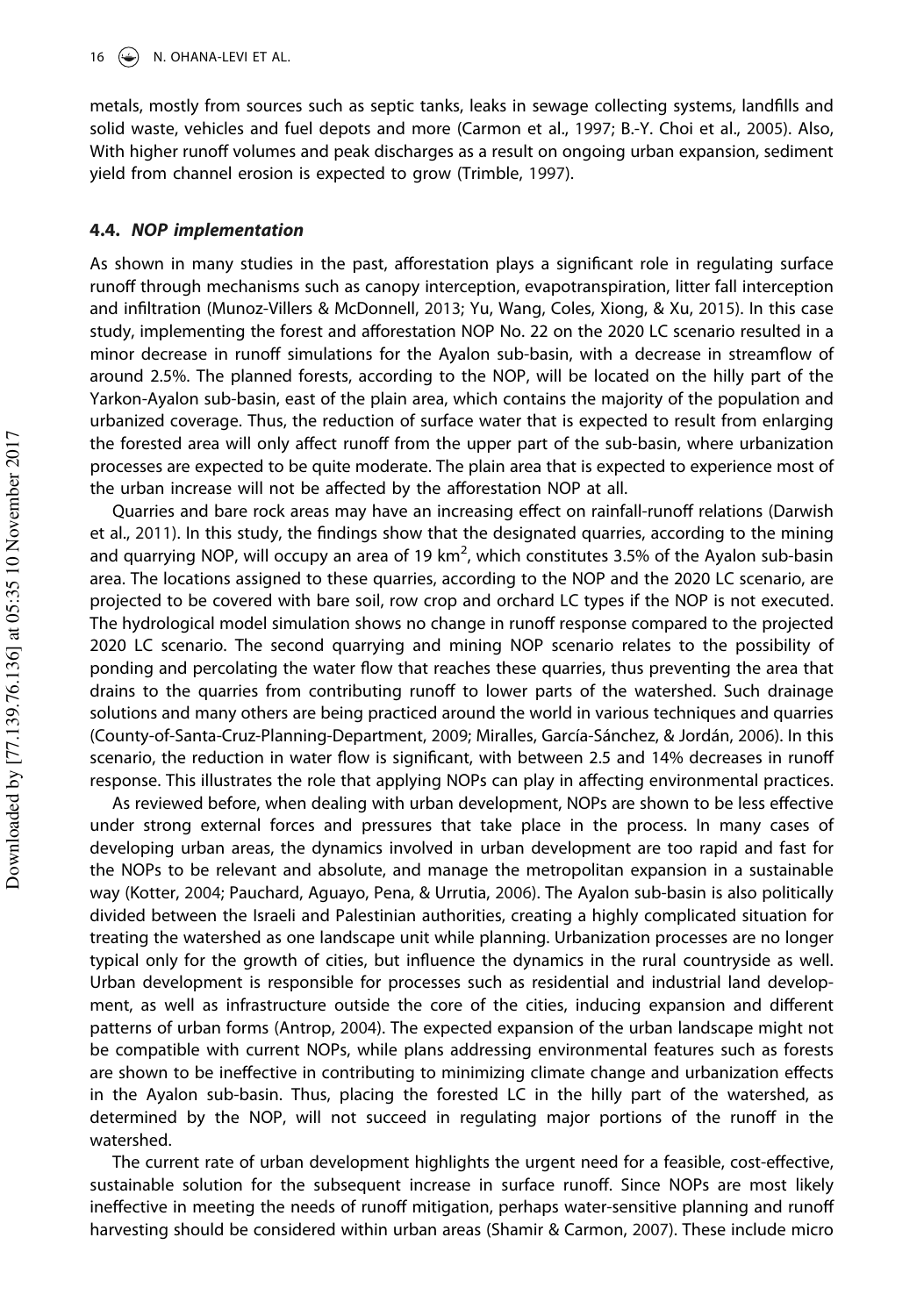and mesoscale interventions for sustainable local projects, as part of regional master plans. Some of these projects include integrating transportation planning. Others consist of urban runoff best management practices (BMPs) such as ponding and/or infiltrating surface water into groundwater closest to the source; at the microscale level, these include special constructions within buildings' yards, private gardens, playgrounds, etc. (Lovinger, Nardy, & Malka, 2013; Shamir & Carmon, 2007), or at the mesoscale level, within a neighborhood, using traffic circles that collect water, green roofs and biofilters (Tal, 2015). These measures have already been successfully implemented in parts of Australia, England, the USA, Canada and other countries, and three biofilters are currently operating efficiently in two different cities in Israel. Percolating runoff water into groundwater is also being implemented within and outside urban areas (Shamir & Carmon, 2007; Tal, 2015).

It is well documented that new forms and the development of transportation stimulate urbanization processes (Antrop, 2004; Behan, Maoh, & Kanaroglou, 2008) and may induce decentralization effects and expansion to the metropolitan fringe (Israel & Cohen-Blankshtain, 2010). The focus of this paper was on a specific, highly populated, dense sub-basin in the center of Israel; however as transportation and infrastructure improve and mobility options develop spatially (more train railways, better access to highways, a new light rail currently being built in the central district), it is expected that more areas in Israel will be affected and more watershed areas will experience massive urban development and LCC, leading to a more homogeneous landscape. It has been shown that increases in impervious cover for rural watersheds may introduce a greater impact on maximum discharges and the duration of floods than for existing urban areas (Miller et al., 2014). It is therefore recommended to conduct similar analyses on other urbanizing watersheds that have not yet experienced such a massive buildup, in order to evaluate urbanization impacts on hydrological regimes. Moreover, NOPs in other urbanizing watersheds should be examined for their effectiveness in environmental conservation.

## 5. Conclusions

This work addressed the future effects of urban development scenarios on rainfall-runoff relations for frequent rainfall events in an urbanized sub-basin, and possible land-use policy measures that could be implemented. The LC map analysis shows a linear trend of urbanization in the study area. Should this trend continue in the same direction and magnitude, by 2050, about 50% of the Ayalon sub-basin is expected to be covered by built-up areas. This trend corresponds to a gradual decrease in bare soil and orchard LCs, while forests and row crops, which are somewhat more protected by means of national regulations, are expected to undergo fewer changes. LCCs have corresponding effects on the runoff response. Future LC scenarios suggest a linear increase in the maximum discharge and runoff volume values as the urban landscape expands. These trends may be modified using within-city solutions such as BMPs (e.g. biofilters, infiltration trenches and porous pavement within public and private open spaces) and should be addressed by governmental and policy-making institutes and municipalities.

This LCC trend, however, is mostly apparent across the coastal plain. The hilly and mountainous parts, mostly governed by the Palestinian Authority, did not show projection simulations of a significant urban sprawl, but rather a higher urban density. This causes a dissonance between the two regions of this politically divided watershed. Change in policy and political status may lead to an accelerated urbanization in the PA region, which could multiply the effect of urban LC on runoff. To fully address this issue, both sides should agree on planning principles that will benefit the entire population of the Ayalon sub-basin.

Considering two authorized NOPs that account for open spaces within the watershed suggests that an afforestation trend along the hilly part of the sub-basin may have a moderate impact on the runoff response to frequent rainfall events. Mining and quarrying, if applied in the two determined locations, are not expected to change runoff flows, unless the runoff that reaches these quarries is collected and ponded.

The Yarkon-Ayalon sub-basin constitutes one of the most urbanized regions in Israel, and has undergone an intensive process of decentralization and urbanization in recent decades. This trend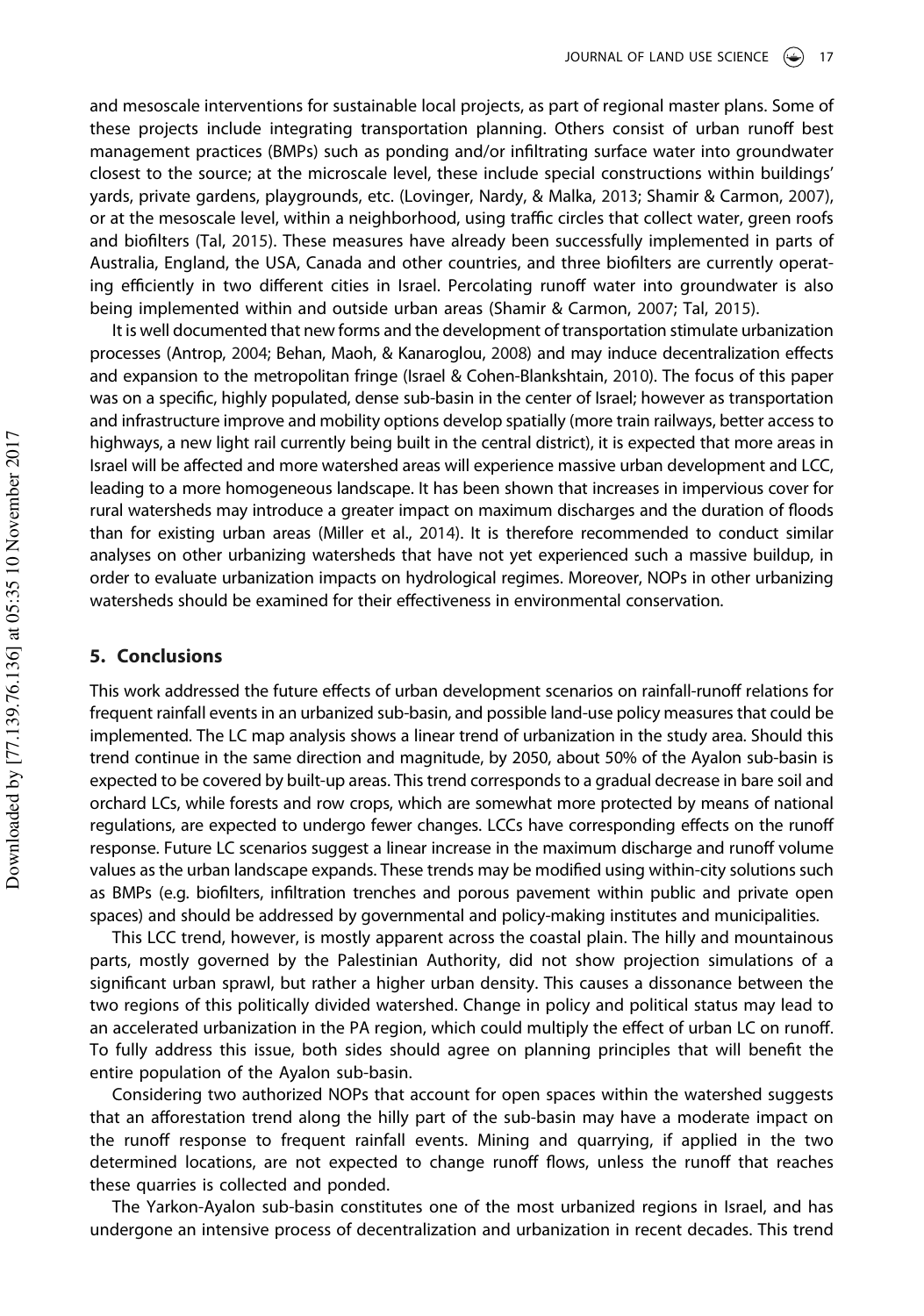is most likely to spread to adjacent watersheds, as population grows, transportation improves and demands for industrial, commercial and residential areas increase. As NOPs are not perfectly effective when attempting to manage and regulate urban development, national and statutory measures should be taken to address specific environmental features in order to contribute to a more sustainable hydrological regime.

### Acknowledgements

This research was supported by the Kreitman School of Advanced Graduate Studies of Ben-Gurion University of the Negev, the Israel Water Authority, and the Ministry of Science and Technology via the Ramon Foundation, Israel. The authors would like to thank the Tel-Aviv District Planning and Building Commission for their cooperation and assistance and the Jacob Blaustein Institutes for Desert Research Remote Sensing Laboratory staff and students for their most appreciated support and knowledge sharing.

### Disclosure statement

No potential conflict of interest was reported by the authors.

## Funding

This work was supported by the The Ramon Foundation, The Israeli Ministry of Science and Technology [3-10673]; Israel Water Authority [4500686906].

### References

- AbuSada, J., & Thawaba, S. (2011). Multi cirteria analysis for locating sustainable suburban centers: A case study from ramallah governorate, palestine. *Cities*, *28*(5), 381–393. doi:10.1016/j.cities.2011.05.001
- Alfasi, N., Almagor, J., & Benenson, I. (2012). The actual impact of comprehensive land-use plans: Insights from high resolution observations. *Land Use Policy*, *29*, 862–877. doi:10.1016/j.landusepol.2012.01.003
- Alley, R.B., Marotzke, J., Nordhaus, W.D., Overpeck, J.T., Peteet, D.M., Jr., Pielke, R.A., . . . Wallace, J.M. (2003). Abrupt climate change. *Science*, *299*, 2005–2010. doi:10.1126/science.1081056
- Antrop, M. (2004). Landscape change and the urbanization process in Europe. *Landscape and Urban Planning*, *67*, 9– 26. doi:10.1016/S0169-2046(03)00026-4
- Arbia, G., Benedetti, R., & Espa, G. (1999). Contextual classification in image analysis: An assessment of accuracy of ICM. *Computational Statistics & Data Analysis*, *30*(4), 443–455. doi:10.1016/S0167-9473(98)00104-2
- Baltas, E.A., & Karaliolidou, M.C. (2008). Hydrological effects of land use and climate changes in northern Greece. *Journal of Land Use Science*, *2*(7), 225–241. doi:10.1080/17474230701622908
- Bates, B., Kundzewicz, Z.W., Shaohong, W., & Palutikof, J. (2008). *Climate change and water. Technical paper on the intergovermental panel on climate change* (pp. 37, 48–49). Geneva: IPCC Secretariat.
- Behan, K., Maoh, H., & Kanaroglou, P. (2008). Smart growth strategies, transportation and urban sprawl: Simulated futures for Hamilton, Ontario. *The Canadian Geographer*, *52*(3), 291–308. doi:10.1111/j.1541-0064.2008.00214.x
- Black, R., Kniveton, D., Skeldon, R., Coppard, D., Murata, A., & Schmidt-Verkerk, K. (2008). *Demographics and climate change: Future trends and their policy implications for migration*. Brighton: Development Research Centre on Migration, Globalisation and Poverty. Brighton.
- Brabec, E., Schulte, S., & Richards, P.L. (2002). Impervious surfaces and water quality: A review of current literature and its implications for watershed planning. *Journal of Planning Literature*, *16*(4), 499–514. doi:10.1177/ 088541202400903563
- Bramley, G., & Kirk, K. (2005). Does planning make a difference to urban form? Recent evidence from Central Scotland. *Environment and Planning*, *37*, 355–378. doi:10.1068/a3619
- Buitelaar, E., Galle, M., & Sorel, N. (2011). Plan-led planning sysems in development-led practices: An empirical analysis into the (lack of) institutionalisation of planning law. *Environment and Planning*, *43*, 928–941. doi:10.1068/a43400
- Camacho Olmedo, M.T., Paegelow, M., & Mas, J.F. (2013). Interest in intermediate soft-classified maps in land change model validation: Suitability versus transition potential. *International Journal of Geographical Information Science*, *27* (12), 2343–2361. doi:10.1080/13658816.2013.831867
- Carmon, N., Shamir, U., & Meiron-Pistiner, S. (1997). Water-sensitive urban planning: protecting groundwater. *Journal of Environmental Planning and Management*, *40*(4), 413–434. doi:10.1080/09640569712010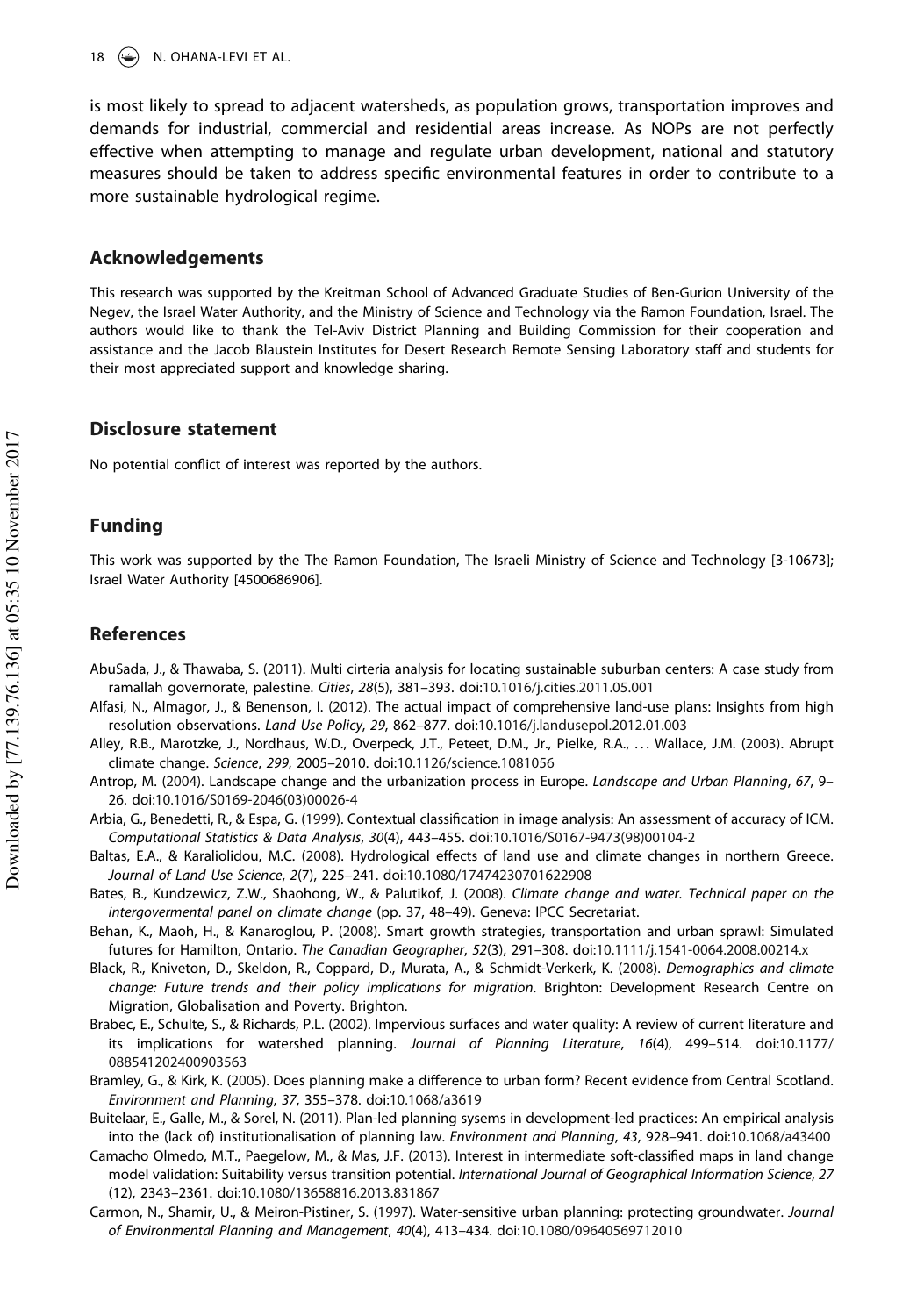- Chen, Y., Youpeng, X., & Yin, Y. (2009). Impacts of land use change scenarios on storm-runoff generation in Xitiaoxi basin, China. *Quaternary International*, *208*(1), 121–128. doi:10.1016/j.quaint.2008.12.014
- Choi, B.-Y., Yun, S.-T., Soon-Young, Y., Lee, P.-K., Park, S.-S., Chae, G.-T., & Mayer, B. (2005). Hydrochemistry of urban groundwater in Seoul, South Korea: Effects of land-use and pollutant recharge. *Environmental Geology*, *48*(8), 979– 990. doi:10.1007/s00254-004-1205-y
- Choi, W., & Deal, B.M. (2008). Assessing hydrological impact of potential land use change through hydrological and land use change modeling for the Kishwaukee River basin (USA). *Journal of Environmental Management*, *88*(4), 1119–1130. doi:10.1016/j.jenvman.2007.06.001
- County-of-Santa-Cruz-Planning-Department. (2009). Bonny Doon limestone quarry boundary expansion project and reclamation plan amendment final environmental impact report.
- Darwish, T., Khater, C., Jomaa, I., Stehouwer, R., Shaban, A., & Hamzé, M. (2011). Environmental impact of quarries on natural resources in Lebanon. *Land Degradation & Development*, *22*, 345–358. doi:10.1002/ldr.1011
- Deng, Z., Zhang, X., Li, D., & Pan, G. (2015). Simulation of land use/land cover change and its effects on the hydrological characteristics of the upper reaches of the Hanjiang Basin. *Environmental Earth Sciences*, *73*(3), 1119–1132. doi:10.1007/s12665-014-3465-5
- Drescher, S.R., Law, N.L., Caraco, D.S., Cappiella, K.M., Schneider, J.A., & Hirschman, D.J. (2011). Research and policy implications for watershed management in the Atlantic Coastal Plain. *Journal of Coastal Management*, *39*(3), 242– 258. doi:10.1080/08920753.2011.566123
- Dwarakish, G.S., Ganasri, B.P., & De Stefano, L. (2015). Impact of land use change on hydrological systems: A review of current modeling approaches. *Cogent Geoscience*, *1*(1), 1115691. doi:10.1080/23312041.2015.1115691
- Foody, G.M. (2004). Thematic map comparison: Evaluating the STATISTICAL SIGNIfiCANCE OF DIFFERENCES IN CLASSIfiCATION ACCURACY. *Photogrammetric Engineering & Remote Sensing*, *70*(5), 627–633. doi:10.14358/ PERS.70.5.627
- Fragkias, M., & Seto, K.C. (2012). The rise and rise of urban expansion. *Global Change*, *78*, 16–19.
- Fredj, E., Silver, M., & Givati, A. (2015). An integrated simulation and distribution system for early flood warning. *International Journal of Computer and Information Technology*, *4*, 3.
- Givati, A., Gochis, D.J., Rummler, T., & Kunstmann, H. (2016). Comparing one-way and two-way coupled hydrometeorological forecasting systems for flood forecasting in the Mediterranean region. *Hydrology*, *3*(2), 19. doi:10.3390/ hydrology3020019
- Gochis, D.J., Wei, Y., & Yates, D. (2015). *The WRF-Hydro model technical description and user*'*s guide, version 3.0 NCAR Technical document*, Retrieved from: http://www.ral.ucar.edu/projects/wrf\_hydro/.
- Guan, M., Sillanpaa, N., & Koivusalo, H. (2016). Storm runoff response to rainfall pattern, magnitude and urbanization in a developing urban catchment. *Hydrological Processes*, *30*, 543–557. doi:10.1002/hyp.10624
- Gvirtzman, H. (2002). *israel water resources, chapters in hydrology and environmental sciences*. Jerusalem: Yad Ben-Zvi Press.
- Hamdi, R., Termonia, P., & Baguis, P. (2010). Effects of urbanization and climate change on surface runoff of the Brussels Capital Region: A case study using an urban soil-vegetation-atmosphere-transfer model. *International Journal of Climatology*. doi:10.1002/joc.2207
- He, Y., Lin, K., & Chen, X. (2013). Effect of Land Use and Climate Change on Runoff in the Dongjiang Basin of South China. *Mathematical Problems in Engineering*, *2013*, 1–14. Article ID 471429. 10.1155/2013/471429
- He, C. (2003). Integration of geographic information systems and simulation model for watershed management. *Environmental Modelling & Software*, *18*, 809–813. doi:10.1016/S1364-8152(03)00080-X
- Hernandez, M., Miller, S.N., Goodrich, D.C., Goff, B.F., Kepner, W.G., Edmonds, C.M., & Jones, K.B. (2000). Modeling runoff response to land cover and rainfall spatial variability in semi-arid watersheds. *Environmental Monitoring and Assessment*, *64*(1), 285–298. doi:10.1023/A:1006445811859
- Hirabayashi, Y., Mahendran, R., Koirala, S., Konoshima, L., Yamazaki, D., Watanabe, S., . . . Kanae, S. (2013). Global flood risk under climate change. *Nature Climate Change*, *3*(9), 816–821. doi:10.1038/nclimate1911
- Hong, B., Limburg, K.E., Hall, M.H., Mountrakis, G., Groffman, P.M., Hyde, K., . . . Myers, S.J. (2012). An integrated monitoring/modeling framework for assessing human-nature interactions in urbanizing watersheds: Wappinger and onondaga creek watersheds, New York, USA. *Environmental Modelling & Software*, *32*, 1–15. doi:10.1016/j. envsoft.2011.08.006
- Iovanna, R., & Vance, C. (2007). Modeling of continuous-time land cover change using satellite imagery: An application from North Carolina. *Journal of Land Use Science*, *2*(3), 147–166. doi:10.1080/17474230701623013
- Irons, J.R., Markham, B.L., Nelson, R.F., Toll, D.L., Williams, D.L., Latty, R.S., & Stauffer, M.L. (1985). The effects of spatial resolution on the classification of Thematic Mapper data. *International Journal of Remote Sensing*, *6*(8), 1385–1403. doi:10.1080/01431168508948285
- Israel, E., & Cohen-Blankshtain, G. (2010). Testing the decentralization effects of rail systems: Empirical findings from Israel. *Transportation Research Part A*, *44*, 523–536. doi:10.1016/j.tra.2010.03.021
- Jacobson, C.R. (2011). Identification and quantification of the hydrological impacts of imperviousness in urban catchments: A review. *Journal of Environmental Management*, *92*, 1438–1448. doi:10.1016/j.jenvman.2011.01.018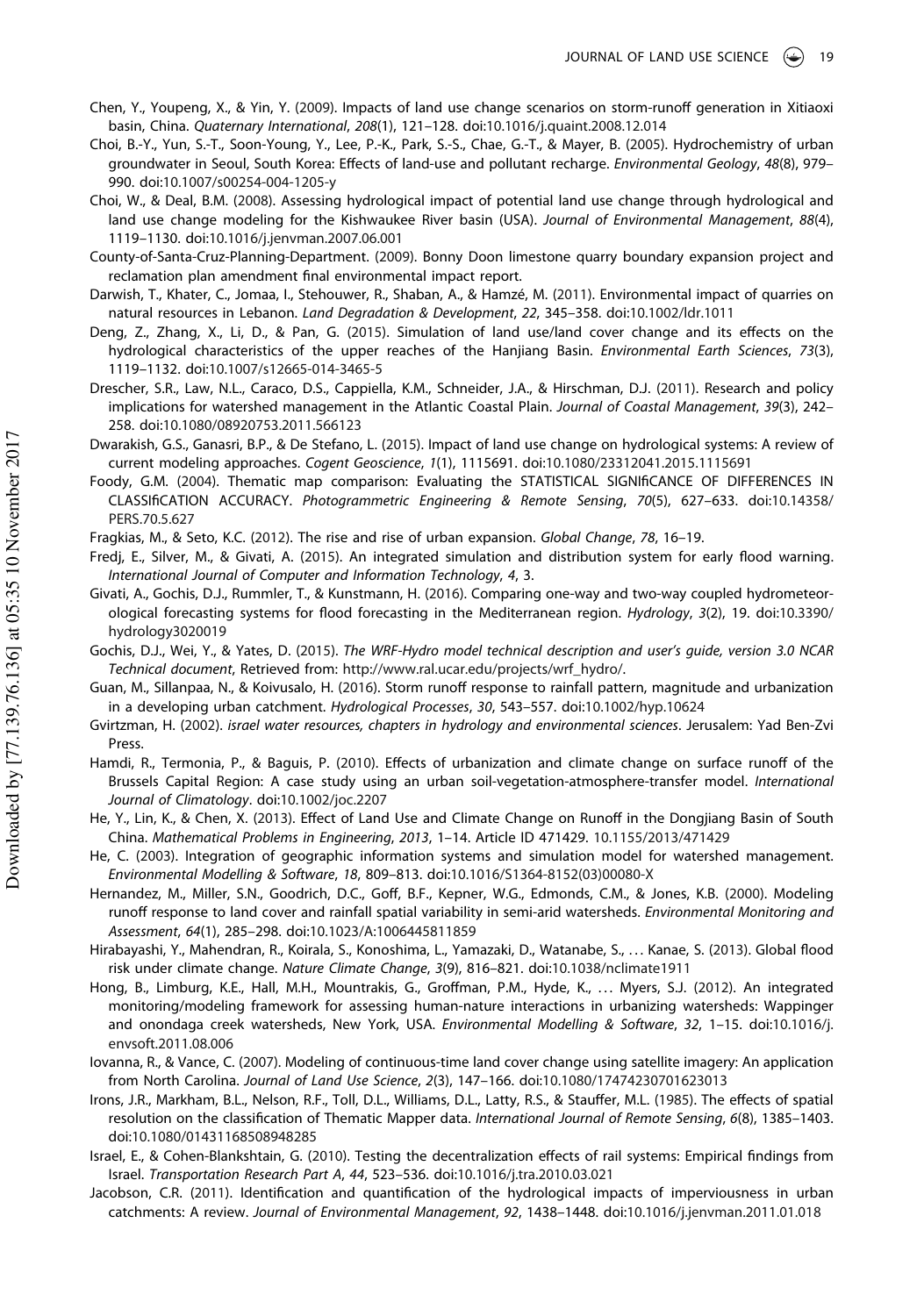- Keppner, W.G., Ramsey, M.M., Brown, E.S., Jarchow, M.E., Dickinson, K.J.M., & Mark, A.F. (2012). Hydrologic futures: Using scenario analysis to evaluate impacts of forecasted land use Cchange on hydrologic services. *ESA Journals*, *3* (7), 1–25. doi:10.1890/ES11-00367.1
- Khavich, V., & Ben-Zvi, A. (1995). Flash flood forecasting model for the Ayalon stream, Israel. *Hydrological Sciences Journal*, *40*(5), 599–613. doi:10.1080/02626669509491447
- Kliot, N. (1986). Man's impact on river basins: An Israeli case study. *Applied Geography*, *6*(2), 163–178. doi:10.1016/ 0143-6228(86)90017-2
- Kotter, T. (2004). *Risks and opportunities of urbanisation and megacities*. Paper presented at the Fig Working Week, 2004, Athens, Greece.
- López, E., Bocco, G., Mendoza, M., & Duhau, E. (2001). Predicting land-cover and land-use change in the urban fringe A case in Morelia city, Mexico. *Landscape and Urban Planning*, *55*(4), 271–285. doi:10.1016/S0169-2046(01)00160-8 Lovinger, L., Nardy, G., & Malka, L. (2013). *Outline plan for drainage in Tel-Aviv-Yafo*.Tel-Aviv.
- Mahmoud, S.H., Alazba, A.A., & Chapman, M.(.G. (2015). Hydrological response to land cover changes and human activities in arid regions using a geographic information system and remote sensing. *Plos One*, *10*(4), e0125805. doi:10.1371/journal.pone.0125805
- Miller, J.D., Kim, H., Kjeldsen, T.R., Packman, J., Grebby, S., & Dearden, R. (2014). Assessing the impact of urbanization on storm runoff in a peri-urban catchment using historical change in impervious cover. *Journal of Hydrology*, *515*, 59–70. doi:10.1016/j.jhydrol.2014.04.011
- Miralles, R., García-Sánchez, E., & Jordán, M.M. (2006). Hydrologic and geoenvironmental characterization of wetlands in quarries of the Vinalopó Mitjà (Alicante, Spain). *Environmental Geology*, *50*(7), 1053–1059. doi:10.1007/s00254- 006-0277-2
- Mishra, V.N., Rai, P.K., & Mohan, K. (2014). Prediction of land use changes based on land change modeler (LCM) using remote sensing: A case study of Muzaffarpur (Bihar), India. *Zbornik Radova Geografskog Instituta Jovan Cvijic, Sanu*, *64*(1), 111–127. doi:10.2298/IJGI1401111M
- Moody, A., & Woodcock, C.E. (1995). The influence of scale and the spatial characteristics of landscapes on land-cover mapping using remote sensing. *Landscape Ecology*, *10*(6), 363–379. doi:10.1007/bf00130213
- Munoz-Villers, L.E., & McDonnell, J.J. (2013). Land use change effects on runoff generation in a humid tropical montane cloud forest region. *Hydrology and Earth System Sciences*, *17*, 3543–3560. doi:10.5194/hess-17-3543- 2013
- Nash, J.E., & Sutcliffe, J.V. (1970). River flow forecasting through conceptual models part I A discussion of principles. *Journal of Hydrology*, *10*(3), 282–290. doi:10.1016/0022-1694(70)90255-6
- Neumann, B., Vafeidis, A.T., Zimmermann, J., & Nicholls, R.J. (2015). Future coastal population growth and exposure to sea-level rise and coastal flooding - a global assessment. *Plos One*, *10*(3), e0118571. doi:10.1371/journal. pone.0118571
- Nirupama, N., & Simonovic, S.P. (2007). Increase of flood risk due to urbanisation: A Canadian example. *Natural Hazards*, *40*, 25–41. doi:10.1007/s11069-006-0003-0
- Ohana-Levi, N., Karnieli, A., Egozi, R., Givati, A., & Peeters, A. (2015). Modelling the effects of land-cover change on rainfall-runoff relationships in a semi-arid, Eastern Mediterranean watershed. *Advances in Meteorology*, *2015*, 16. doi:10.1155/2015/838070
- Ongsomwang, S., & Pimjai, M. (2015). Land use and land cover prediction and its impact on surface runoff. *Suranaree Journal of Science & Technology*, *22*(2), 205–223.
- Orenstein, D.E., Bradley, B.A., Albert, J., Mustard, J.F., & Hamburg, S.P. (2011). How much is built? Quantifying and interpreting patterns of built space from different data sources. *International Journal of Remote Sensing*, *32*(9), 2621–2644. doi:10.1080/01431161003713036
- Orenstein, D.E., & Hamburg, S.P. (2009). To populate or preserve? Evolving political-demographic and environmental paradigms in Israeli land-use policy. *Land Use Policy*, *26*, 984–1000. doi:10.1016/j.landusepol.2008.12.003
- Paegelow, M., Olmedo, M.T.C, & Camacho. (2008). *Advances in geomatic simulations for environmental dynamics*. Verlag, Berlin, Hidelberg: Springer.pp.3-54.
- Pauchard, A., Aguayo, M., Pena, E., & Urrutia, R. (2006). Multiple effects of urbanization on the biodiversity of developing countries: The case of a fast-growing metropolitan area (Concepcion, Chile). *Biological Covservation*, *127*, 272–281. doi:10.1016/j.biocon.2005.05.015
- Pérez-Vega, A., Mas, J.-F., & Ligmann-Zielinska, A. (2012). Comparing two approaches to land use/cover change modeling and their implications for the assessment of biodiversity loss in a deciduous tropical forest. *Environmental Modelling & Software*, *29*(1), 11–23. doi:10.1016/j.envsoft.2011.09.011
- Rahamimoff, A. (2005). *Master plan for the yarqon River Summary of the Master Plan*. Ramat Gan, Israel.
- Ronald, E.J. (2006). *IDRISI Andes Tutorial*. Worcester, MA: Clark Labs, Clark University.
- Rulli, M.C., & Rosso, R. (2007). Hydrologic response of unpland catchments to wildfires. *Advances in Water Resources*, *30*, 2072–2086. doi:10.1016/j.advwatres.2006.10.012
- Santillan, J., Makinano, M., & Paringit, E. (2011). Integrated Landsat image analysis and hydrologic modeling to detect impacts of 25-year land-cover change on surface runoff in a Philippine watershed. *Remote Sensing*, *3*(6), 1067–1087. doi:10.3390/rs3061067